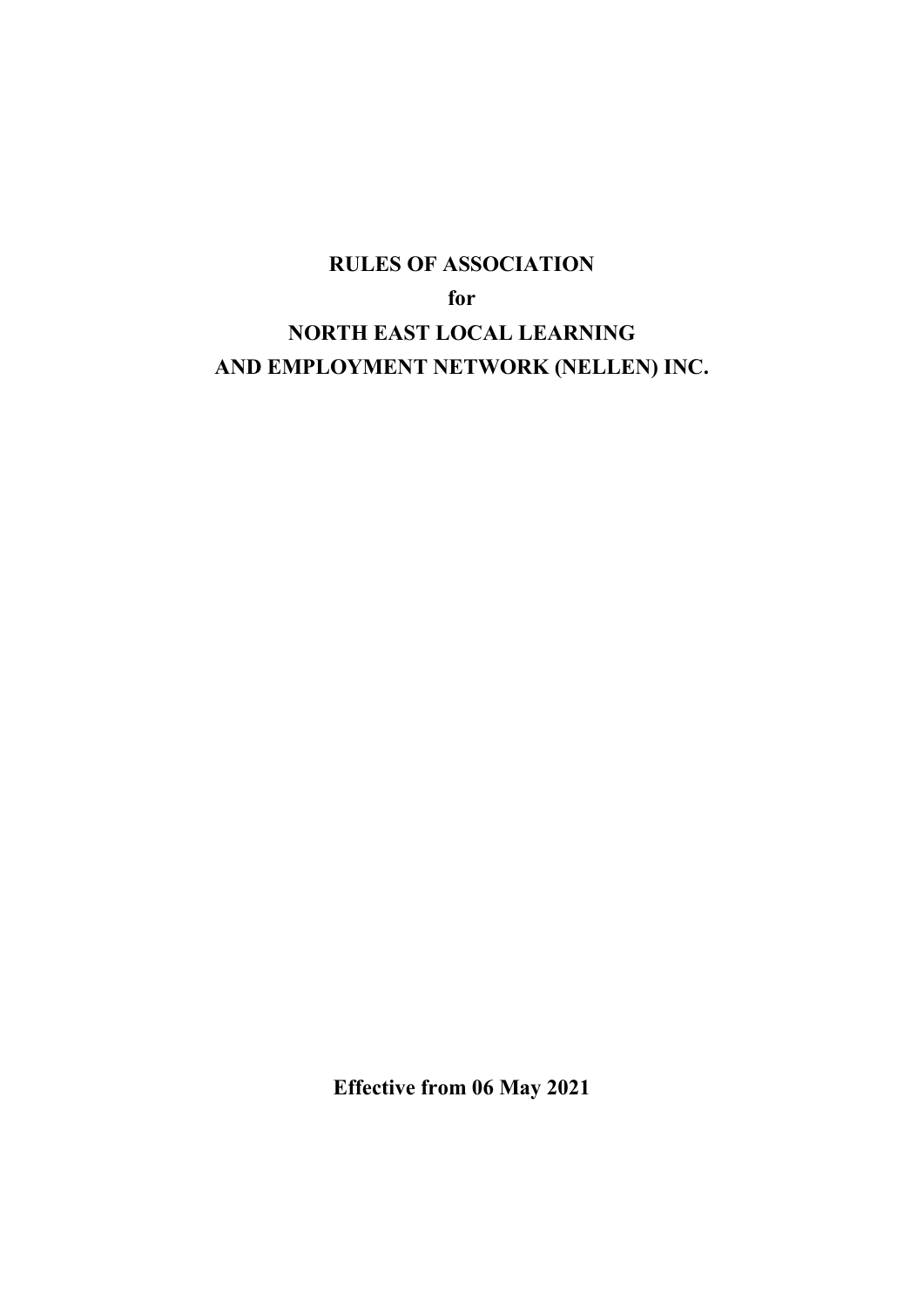### **TABLE OF PROVISIONS**

|                | Regulation                                             | Page                    |
|----------------|--------------------------------------------------------|-------------------------|
|                | <b>PART 1-PRELIMINARY</b>                              | 4                       |
| 1              | Name                                                   | 4                       |
| $\overline{2}$ | Purposes                                               | 4                       |
| 3              | Financial year                                         | $\overline{4}$          |
| 4              | Definitions                                            | 5                       |
|                | <b>PART 2-POWERS OF ASSOCIATION</b>                    | $\overline{\mathbf{5}}$ |
| 5              | Powers of Association                                  | $\sqrt{5}$              |
| 6              | Not for profit organisation                            | 6                       |
|                | PART 3-MEMBERS, DISCIPLINARY PROCEDURES AND GRIEVANCES | 6                       |
|                | <b>Division 1-Membership</b>                           | 6                       |
| 7              | Minimum number of members                              | 6                       |
| 8              | Who is eligible to be a member                         | 6                       |
| 9              | Application for membership                             | 6                       |
| 10             | Consideration of application                           | $\sqrt{6}$              |
| 11             | New membership                                         | $\overline{7}$          |
| 12             | Annual subscription and fee on joining                 | $\overline{7}$          |
| 13             | General rights of members                              | $\overline{7}$          |
| 14             | Associate members                                      | $\,$ $\,$               |
| 15             | Rights not transferable                                | $\,$ $\,$               |
| 16             | Ceasing membership                                     | $\,$ $\,$               |
| 17             | Resigning as a member                                  | $\,$ $\,$               |
| 18             | Register of members                                    | $\,$ $\,$               |
|                | Division 2-Disciplinary action                         | $\boldsymbol{9}$        |
| 19             | Grounds for taking disciplinary action                 | 9                       |
| 20             | Disciplinary subcommittee                              | 9                       |
| 21             | Notice to member                                       | 9                       |
| 22             | Decision of subcommittee                               | 10                      |
| 23             | Appeal rights                                          | 10                      |
| 24             | Conduct of disciplinary appeal meeting                 | 11                      |
|                | <b>Division 3-Grievance procedure</b>                  | 11                      |
| 25             | Application                                            | 11                      |
| 26             | Parties must attempt to resolve the dispute            | 11                      |
| 27             | Appointment of mediator                                | 11                      |
| 28             | Mediation process                                      | 12                      |
| 29             | Failure to resolve dispute by mediation                | 12                      |
|                | <b>PART 4-GENERAL MEETINGS OF THE ASSOCIATION</b>      | 12                      |
| 30             | Annual general meetings                                | 12                      |
| 31             | Special general meetings                               | 13                      |
| 32             | Special general meeting held at request of members     | 13                      |
| 33             | Notice of general meetings                             | 13                      |
| 34             | Proxies                                                | 14                      |
| 35             | Use of technology                                      | 14                      |
| 36             | Quorum at general meetings                             | 14                      |
| 37             | Adjournment of general meeting                         | 15                      |
| 38             | Voting at general meeting                              | 15                      |
| 39             |                                                        | 16                      |
|                | Special resolutions                                    |                         |
| 40<br>41       | Determining whether resolution carried                 | 16                      |
|                | Minutes of general meeting                             | 16                      |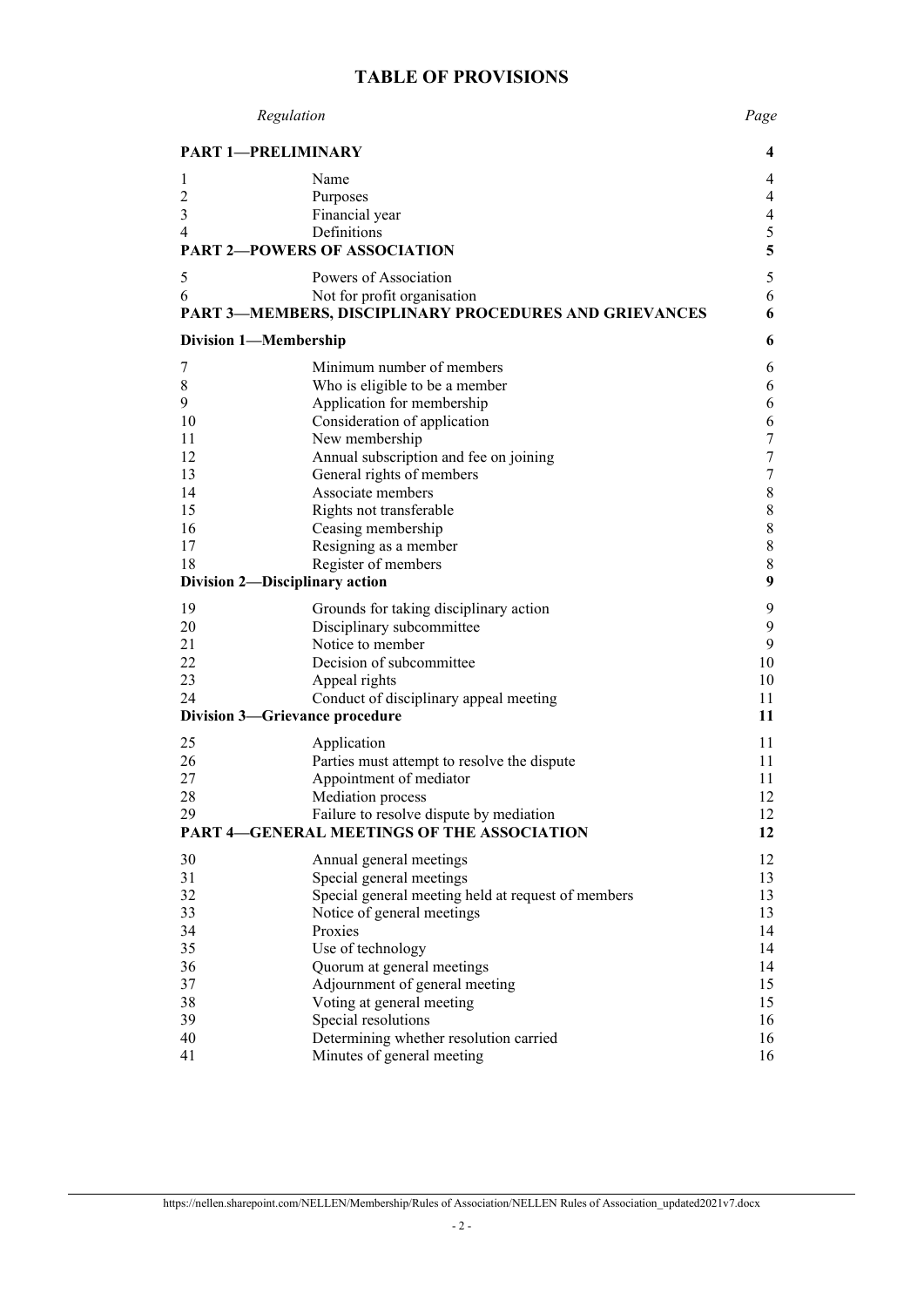| <b>PART 5-BOARD OF MANAGEMENT</b>               |                                                           | 17 |
|-------------------------------------------------|-----------------------------------------------------------|----|
| <b>Division 1—Powers of Board</b>               |                                                           | 17 |
| 42                                              | Role and powers                                           | 17 |
| 43                                              | Delegation                                                | 17 |
| Division 2-Composition of and duties of members | 17                                                        |    |
| 44                                              | Composition of Board                                      | 17 |
| 45                                              | <b>General Duties</b>                                     | 17 |
| 46                                              | Chair and Vice-Chair                                      | 18 |
| 47                                              | Secretary                                                 | 18 |
| 48                                              | Treasurer                                                 | 19 |
|                                                 | Division 3—Election of Board members and tenure of office | 19 |
| 49                                              | Who is eligible to be a Board member                      | 19 |
| 50                                              | Positions to be declared vacant                           | 19 |
| 51                                              | <b>Nominations</b>                                        | 19 |
| 52                                              | Election of Chair etc.                                    | 20 |
| 53                                              | Election of ordinary members                              | 20 |
| 54                                              | Ballot                                                    | 20 |
| 55                                              | Term of office                                            | 21 |
| 56                                              | Vacation of office                                        | 22 |
| 57                                              | Filling casual vacancies                                  | 22 |
| Division 4-Meetings of Board of Management      |                                                           |    |
| 58                                              | Meetings of Board                                         | 22 |
| 59                                              | Notice of meetings                                        | 22 |
| 60                                              | <b>Urgent</b> meetings                                    | 23 |
| 61                                              | Procedure and order of business                           | 23 |
| 62                                              | Use of technology                                         | 23 |
| 63                                              | Quorum                                                    | 23 |
| 64                                              | Voting                                                    | 23 |
| 65                                              | Conflict of interest                                      | 24 |
| 66                                              | Minutes of meeting                                        | 24 |
| 67                                              | Leave of absence                                          | 24 |
|                                                 | <b>PART 6-FINANCIAL MATTERS</b>                           | 24 |
| 68                                              | Source of funds                                           | 24 |
| 69                                              | Management of funds                                       | 24 |
| 70                                              | Financial records                                         | 25 |
| 71                                              | Financial statements                                      | 25 |
| <b>PART 7-GENERAL MATTERS</b>                   |                                                           | 25 |
| 72                                              | Common seal                                               | 25 |
| 73                                              | Registered address                                        | 26 |
| 74                                              | Notice requirements                                       | 26 |
| 75                                              | Custody and inspection of books and records               | 26 |
| 76                                              | Winding up and cancellation                               | 27 |
| 77                                              | Alteration of Rules                                       | 27 |
|                                                 |                                                           |    |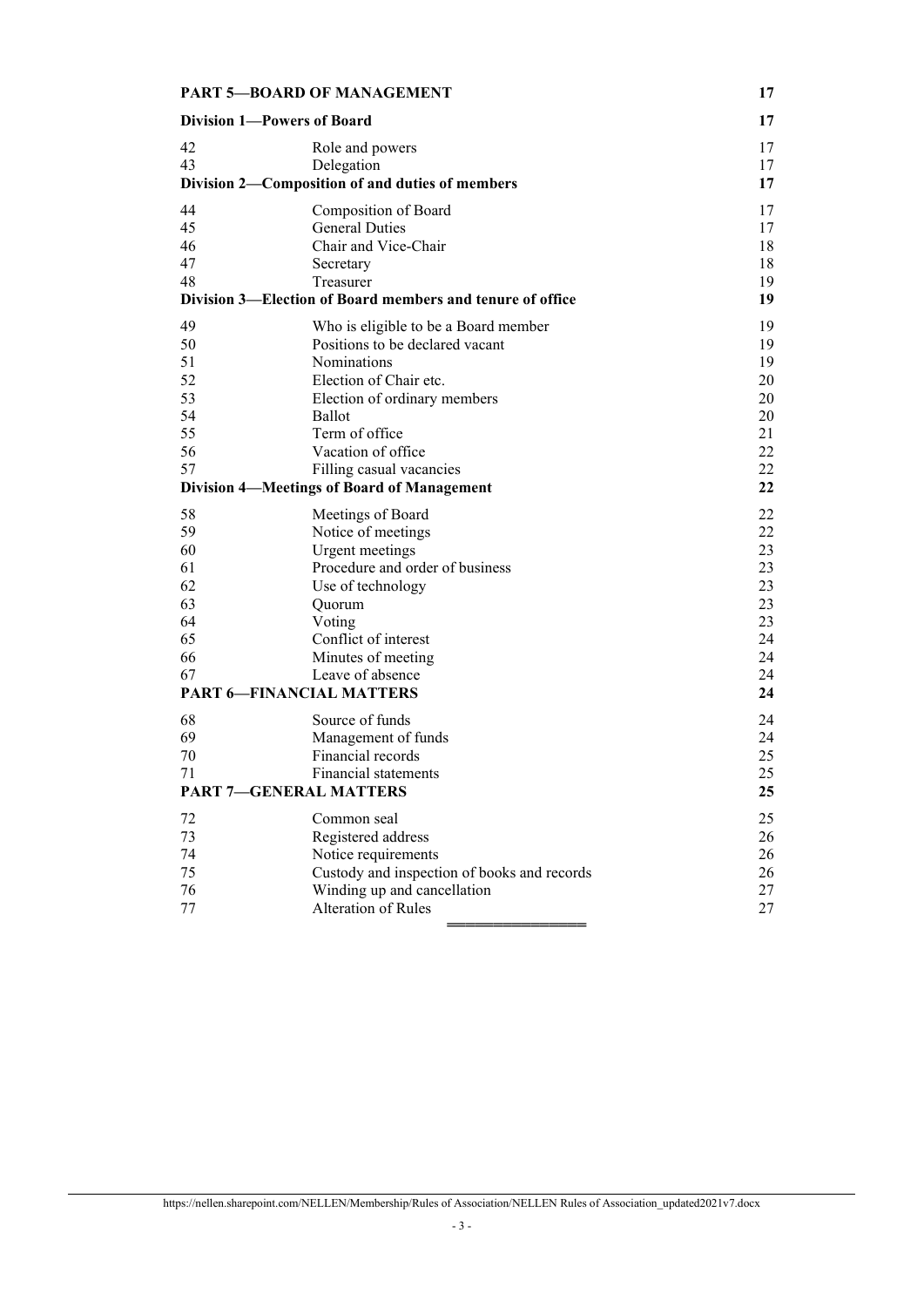#### **Rules of Association for NELLEN Inc.**

#### **Note**

The persons who from time to time are members of the Association are an incorporated association by the name given in rule 1 of these Rules.

Under section 46 of the **Associations Incorporation Reform Act 2012**, these Rules are taken to constitute the terms of a contract between the Association and its members.

#### **PART 1—PRELIMINARY**

### **1 Name**

The name of the incorporated association is North East Local Learning and Employment Network Incorporated".

**Note**

Under section 23 of the Act, the name of the association and its registration number must appear on all its business documents.

#### **2 Purposes**

The predominant purpose and object of the Association is:

- (a) to foster education and training within the Area; and
- (b) to better adapt education and training to community needs.

which the Association will pursue by

- 1. planning for the provision of education, training and employment in the Area with particular emphasis on meeting the needs of young people;
- 2. assisting and collaborating in the planning for young people's needs and pathways;
- 3. developing, encouraging and facilitating collaborative approaches towards planning and improved delivery of education and training programs and services for better accommodating the needs of the young people in the community;
- 4. promoting a connection between education and training with industry and economic development and with local and regional employment and enterprise opportunities;
- 5. promoting and facilitating the career development, development of pathway plans and improved monitoring of the progress of people as they undertake individual pathways;
- 6. monitoring the level of participation, completions and outcomes for individuals in education and training and in particular for groups of young people that currently have poor outcomes;
- 7. promoting, supporting and encouraging the provision of information and guidance to enable people to make well-informed employment, education and training choices;
- 8. providing advice to the government (including advice on appropriate measures of outcomes and destinations for people) for the purpose of facilitating the provision of appropriate educational services.

#### **3 Financial year**

The financial year of the Association is each period of 12 months ending on 31 December.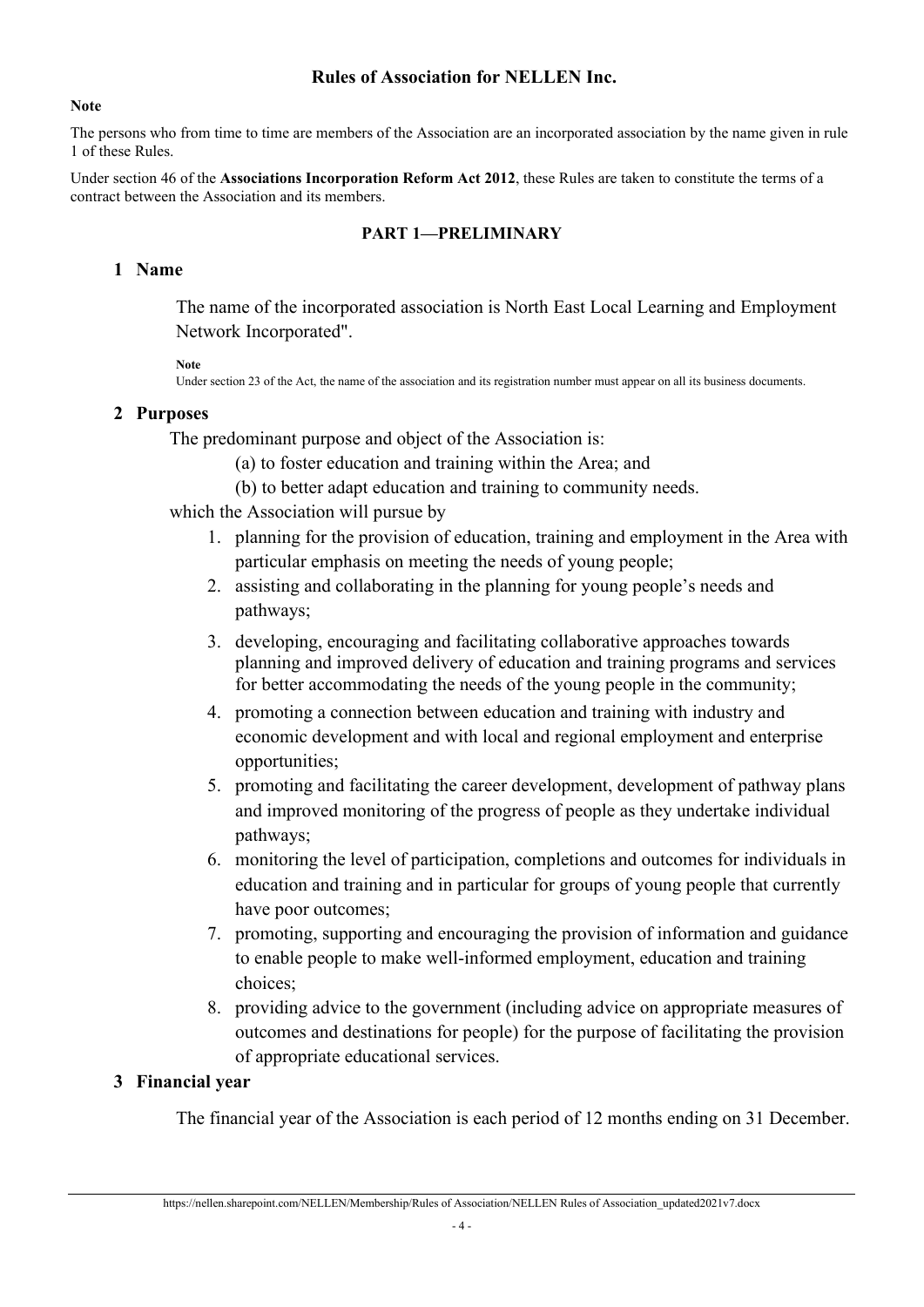### **4 Definitions**

In these Rules—

- *absolute majority*, of the Board, means a majority of the Board members currently holding office and entitled to vote at the time (as distinct from a majority of Board members present at a Board meeting);
- *associate member* means a member referred to in rule 14(1);
- *Chairperson*, of a general meeting or Board meeting, means the person chairing the meeting as required under rule 46;
- *Board* means the Board having management of the business of the Association;
- **Board meeting** means a meeting of the Board held in accordance with these Rules;
- *Board member* means a member of the Board elected or appointed under Division 3 of Part 5;
- *disciplinary appeal meeting* means a meeting of the members of the Association convened under rule 23(3);

*disciplinary meeting* means a meeting of the Board convened for the purposes of rule 22; *disciplinary subcommittee* means the subcommittee appointed under rule 20;

*financial year* means the 12-month period specified in rule 3;

*general meeting* means a general meeting of the members of the Association convened in accordance with Part 4 and includes an annual general meeting, a special general meeting and a disciplinary appeal meeting;

*member* means a member of the Association;

- *member entitled to vote* means a member who under rule 13(2) is entitled to vote at a general meeting;
- *special resolution* means a resolution that requires not less than three-quarters of the members voting at a general meeting, whether in person or by proxy, to vote in favour of the resolution;
- *the Act* means the **Associations Incorporation Reform Act 2012** and includes any regulations made under that Act;

*the Registrar* means the Registrar of Incorporated Associations.

### **PART 2—POWERS OF ASSOCIATION**

#### **5 Powers of Association**

- (1) Subject to the Act, the Association has power to do all things incidental or conducive to achieve its purposes.
- (2) Without limiting subrule (1), the Association may—
	- (a) acquire, hold and dispose of real or personal property;
	- (b) open and operate accounts with financial institutions;
	- (c) invest its money in any security in which trust monies may lawfully be invested;
	- (d) raise and borrow money on any terms and in any manner as it thinks fit;
	- (e) secure the repayment of money raised or borrowed, or the payment of a debt or liability;
	- (f) appoint agents to transact business on its behalf;
	- (g) enter into any other contract it considers necessary or desirable.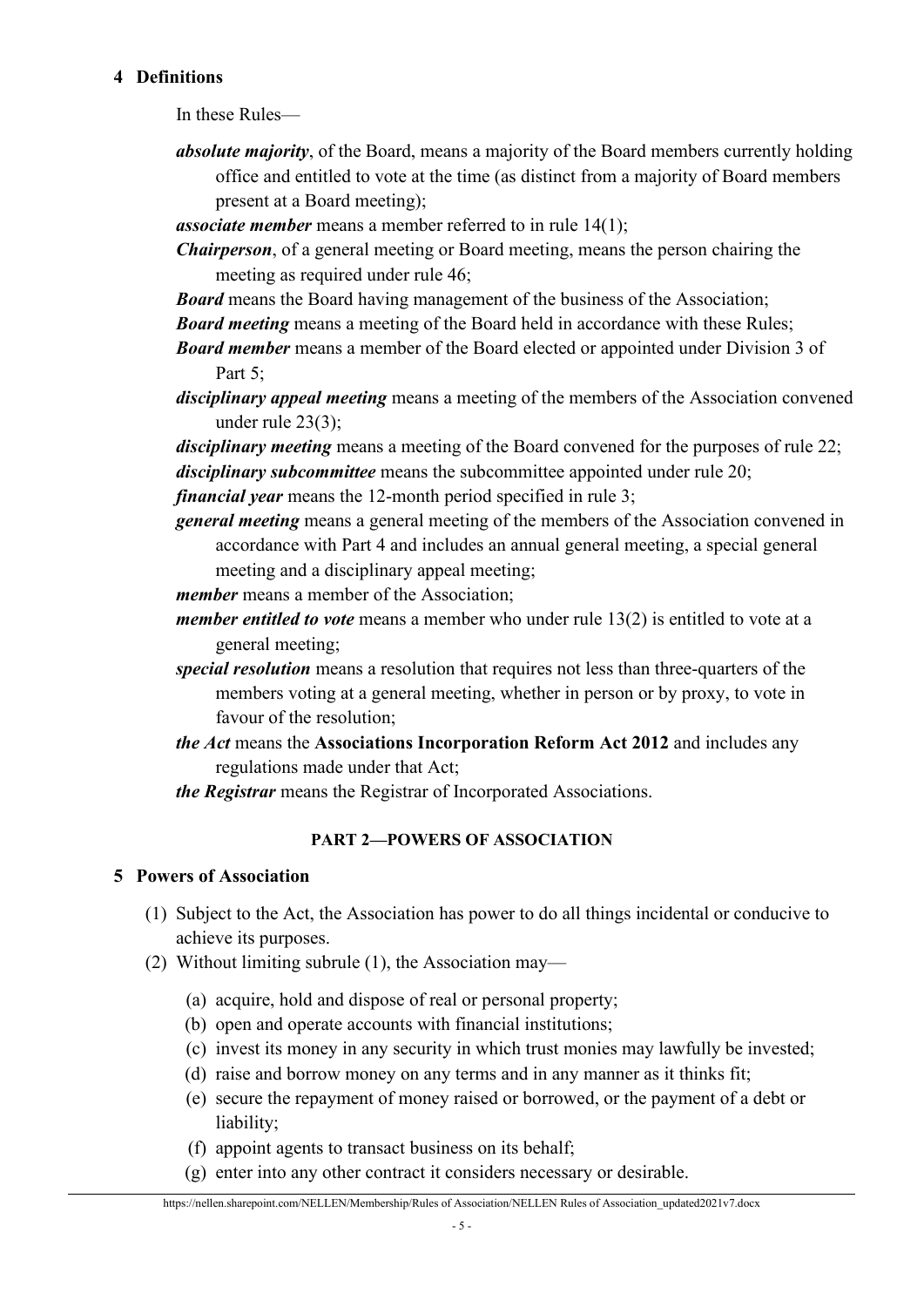(3) The Association may only exercise its powers and use its income and assets (including any surplus) for its purposes.

### **6 Not for profit organisation**

- (1) The Association must not distribute any surplus, income or assets directly or indirectly to its members.
- (2) Subrule (1) does not prevent the Association from paying a member—
	- (a) reimbursement for expenses properly incurred by the member; or
	- (b) for goods or services provided by the member—

if this is done in good faith on terms no more favourable than if the member was not a member.

**Note**

Section 33 of the Act provides that an incorporated association must not secure pecuniary profit for its members. Section 4 of the Act sets out in more detail the circumstances under which an incorporated association is not taken to secure pecuniary profit for its members.

### **PART 3—MEMBERS, DISCIPLINARY PROCEDURES AND GRIEVANCES**

### **Division 1—Membership**

#### **7 Minimum number of members**

The Association must have at least 5 members.

#### **8 Who is eligible to be a member**

Any person or organisation who supports the purposes of the Association is eligible for membership.

#### **9 Application for membership**

- (1) To apply to become a member of the Association, a person or organisation must submit a written application to a Board member stating that the person or organisation —
	- (a) wishes to become a member of the Association; and
	- (b) supports the purposes of the Association; and
	- (c) agrees to comply with these Rules.
- (2) An application of a person for membership of the Association must:
	- (a) be made in writing using the form set out in Appendix 1; and
	- (b) be lodged with the Public Officer of the Association.

#### **Note**

The joining fee is the fee (if any) determined by the Association under rule 12(3).

### **10 Consideration of application**

- (1) As soon as practicable after an application for membership is received, the Board must decide by resolution whether to accept or reject the application.
- (2) The Board must notify the applicant in writing of its decision as soon as practicable after the decision is made.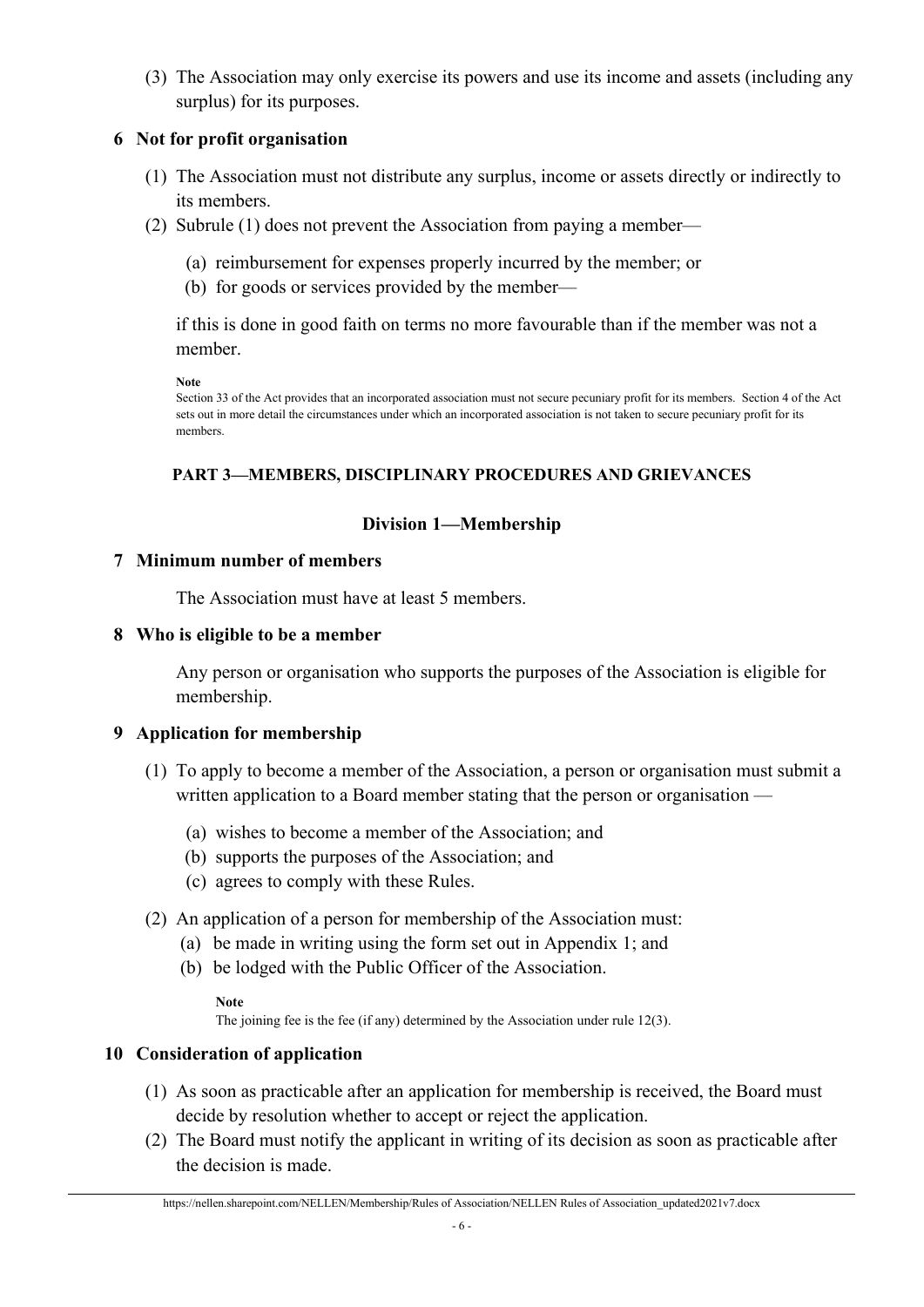- (3) If the Board rejects the application, it must return any money accompanying the application to the applicant.
- (4) No reason need be given for the rejection of an application.

## **11 New membership**

- (1) If an application for membership is approved by the Board—
	- (a) the resolution to accept the membership must be recorded in the minutes of the Board meeting; and
	- (b) the Secretary must, as soon as practicable, enter the name and address of the new member, and the date of becoming a member, in the register of members.
- (2) A person becomes a member of the Association and, subject to rule 13(2), is entitled to exercise his or her rights of membership from the date, whichever is the later, on which—
	- (a) the Board approves the person's membership; or
	- (b) the person pays the joining fee.

### **12 Annual subscription and fee on joining**

- (1) At each annual general meeting, the Association must determine—
	- (a) the amount of the annual subscription (if any) for the following financial year; and
	- (b) the date for payment of the annual subscription.
- (2) The Association may determine that a lower annual subscription is payable by associate members.
- (3) The Association may determine that any new member who joins after the start of a financial year must, for that financial year, pay a fee equal to—
	- (a) the full annual subscription; or
	- (b) a pro rata annual subscription based on the remaining part of the financial year; or
	- (c) a fixed amount determined from time to time by the Association.
- (4) The rights of a member (including the right to vote) who has not paid the annual subscription by the due date are suspended until the subscription is paid.

## **13 General rights of members**

- (1) A member of the Association who is entitled to vote has the right—
	- (a) to receive notice of general meetings and of proposed special resolutions in the manner and time prescribed by these Rules; and
	- (b) to submit items of business for consideration at a general meeting; and
	- (c) to attend and be heard at general meetings; and
	- (d) to vote at a general meeting; and
	- (e) to have access to the minutes of general meetings and other documents of the Association as provided under rule 75; and
	- (f) to inspect the register of members.
- (2) A member is entitled to vote if—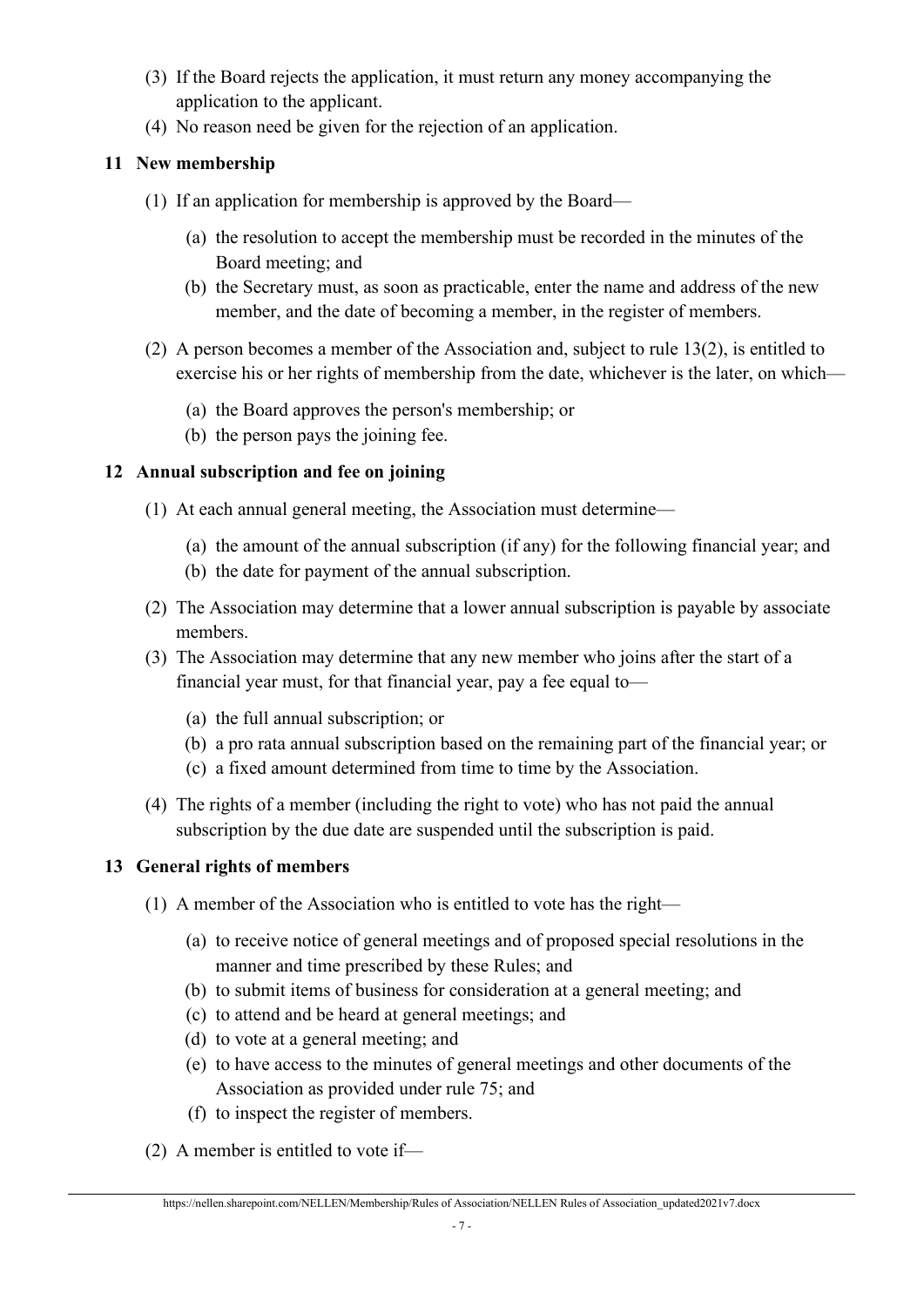- (a) the member is a member other than an associate member; and
- (b) more than 10 business days have passed since he or she became a member of the Association; and
- (c) the member's membership rights are not suspended for any reason.

### **14 Associate members**

- (1) Associate members of the Association include—
	- (a) any members under the age of 15 years; and
	- (b) any other category of member as determined by special resolution at a general meeting.
- (2) An associate member must not vote but may have other rights as determined by the Board or by resolution at a general meeting.

### **15 Rights not transferable**

The rights of a member are not transferable and end when membership ceases.

### **16 Ceasing membership**

- (1) The membership of a person or organisation ceases on resignation, expulsion or death.
- (2) If a person or organisation ceases to be a member of the Association, the Secretary must, as soon as practicable, enter the date the person ceased to be a member in the register of members.

### **17 Resigning as a member**

(1) A member may resign by notice in writing given to the Association.

#### **Note**

Rule 74(3) sets out how notice may be given to the association. It includes by post or by handing the notice to a member of the Board.

- (2) A member is taken to have resigned if—
	- (a) the member's annual subscription is more than 12 months in arrears; or
	- (b) where no annual subscription is payable—
		- (i) the Secretary has made a written request to the member to confirm that he or she wishes to remain a member; and
		- (ii) the member has not, within 3 months after receiving that request, confirmed in writing that he or she wishes to remain a member.

### **18 Register of members**

- (1) The Secretary must keep and maintain a register of members that includes—
	- (a) for each current member—
		- (i) the member's name;
		- (ii) the address for notice last given by the member;
		- (iii) the date of becoming a member;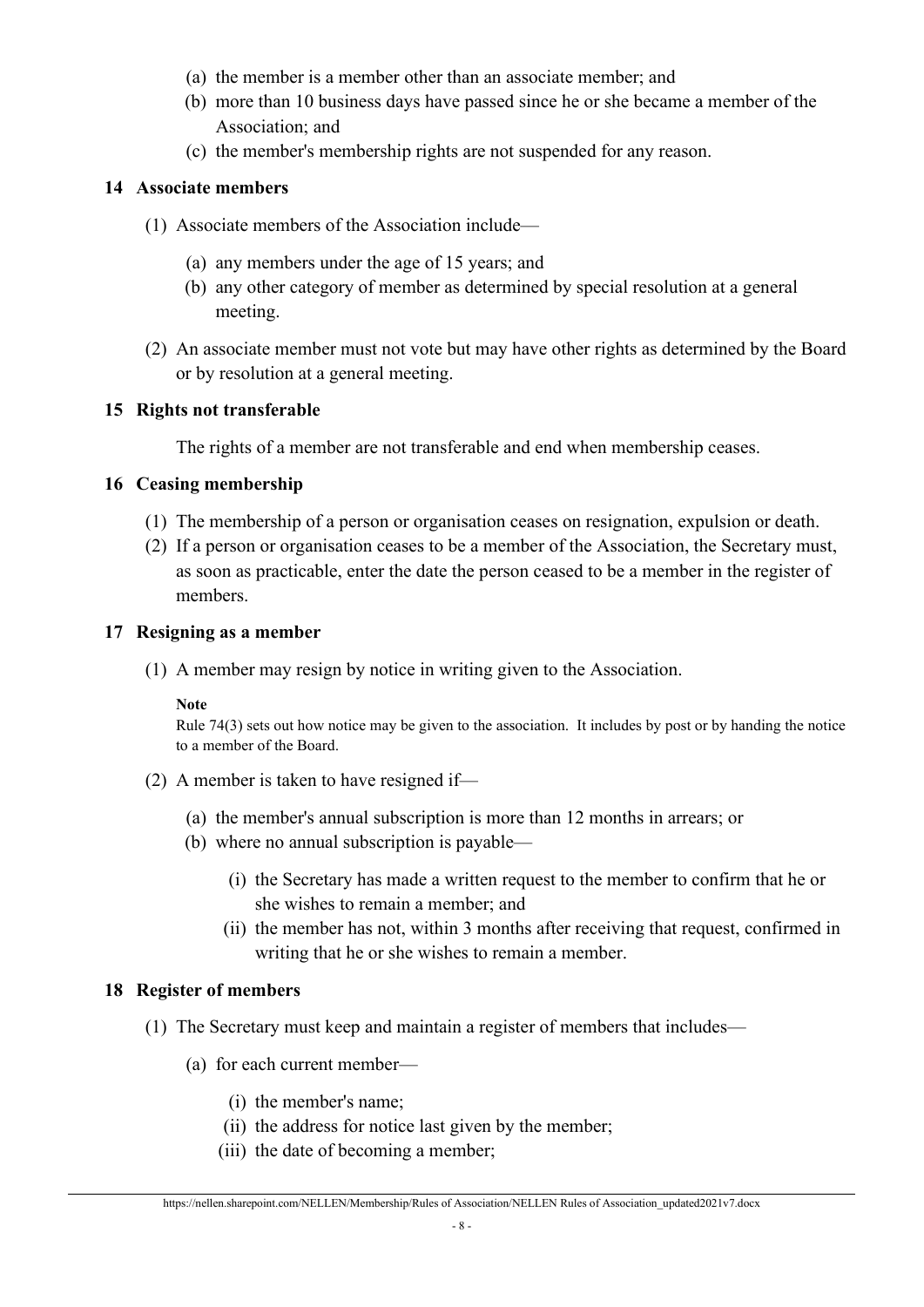- (iv) if the member is an associate member, a note to that effect;
- (v) any other information determined by the Board; and
- (b) the class of Member to which each Member belongs (i.e. Community Member or Organisational Member);
	- (i) if an Organisational Member:
	- (ii) the Membership Category to which that Organisational Member belongs; and
	- (iii) the name of its Representative.
- (c) for each former member, the date of ceasing to be a member.
- (2) A Member may belong to only one Membership Category.
- (3) Any member may, at a reasonable time and free of charge, inspect the register of members.

#### **Note**

Under section 59 of the Act, access to the personal information of a person recorded in the register of members may be restricted in certain circumstances. Section 58 of the Act provides that it is an offence to make improper use of information about a person obtained from the Register of Members.

### **Division 2—Disciplinary action**

### **19 Grounds for taking disciplinary action**

The Association may take disciplinary action against a member in accordance with this Division if it is determined that the member—

- (a) has failed to comply with these Rules; or
- (b) refuses to support the purposes of the Association; or
- (c) has engaged in conduct prejudicial to the Association.

#### **20 Disciplinary subcommittee**

- (1) If the Board is satisfied that there are sufficient grounds for taking disciplinary action against a member, the Board must appoint a disciplinary subcommittee to hear the matter and determine what action, if any, to take against the member.
- (2) The members of the disciplinary subcommittee—
	- (a) may be Board members, members of the Association or anyone else; but
	- (b) must not be biased against, or in favour of, the member concerned.

### **21 Notice to member**

- (1) Before disciplinary action is taken against a member, the Secretary must give written notice to the member—
	- (a) stating that the Association proposes to take disciplinary action against the member; and
	- (b) stating the grounds for the proposed disciplinary action; and
	- (c) specifying the date, place and time of the meeting at which the disciplinary subcommittee intends to consider the disciplinary action (the *disciplinary meeting*); and
	- (d) advising the member that he or she may do one or both of the following—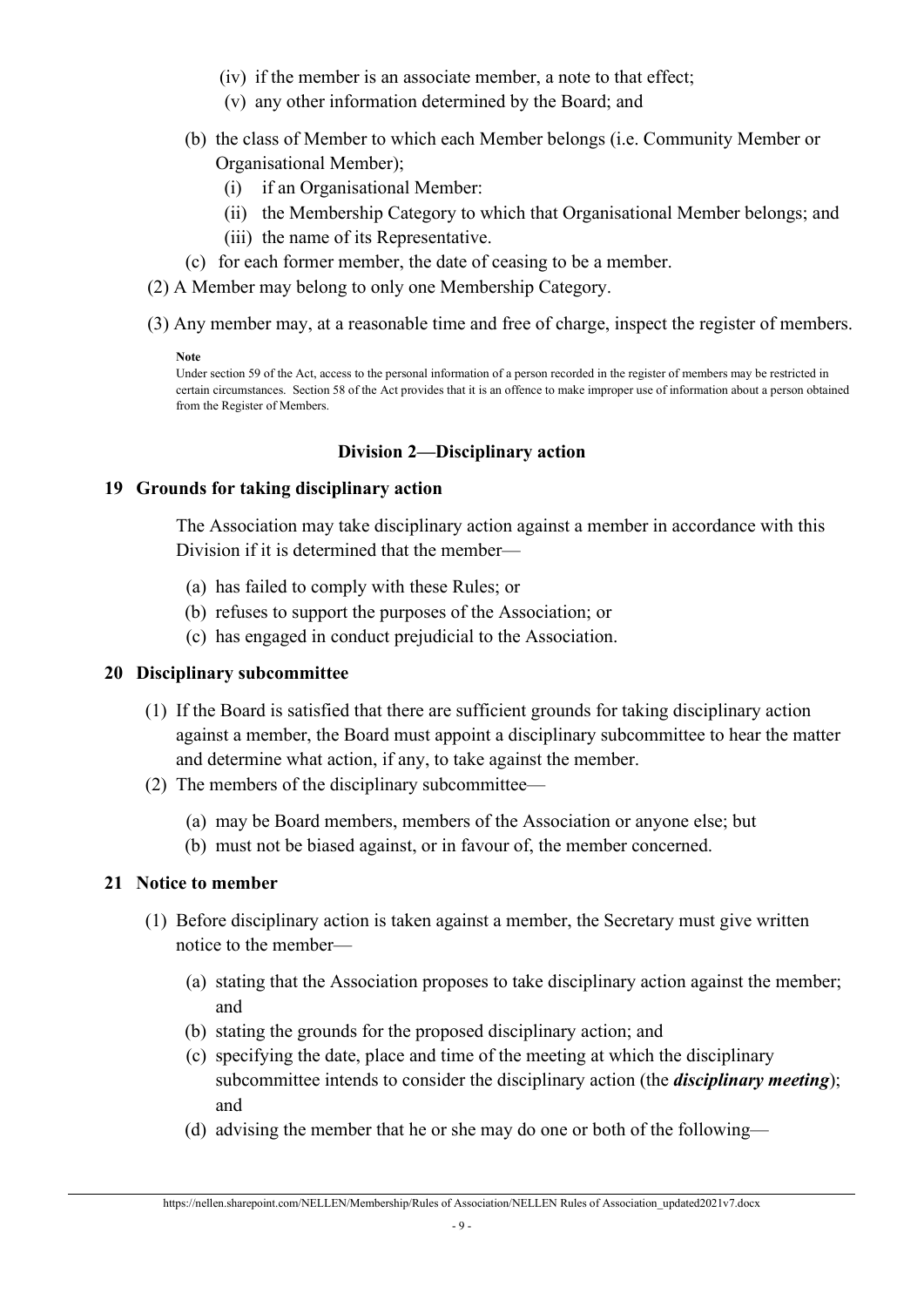- (i) attend the disciplinary meeting and address the disciplinary subcommittee at that meeting;
- (ii) give a written statement to the disciplinary subcommittee at any time before the disciplinary meeting; and
- (e) setting out the member's appeal rights under rule 23.
- (2) The notice must be given no earlier than 28 days, and no later than 14 days, before the disciplinary meeting is held.

### **22 Decision of subcommittee**

- (1) At the disciplinary meeting, the disciplinary subcommittee must—
	- (a) give the member an opportunity to be heard; and
	- (b) consider any written statement submitted by the member.
- (2) After complying with subrule (1), the disciplinary subcommittee may—
	- (a) take no further action against the member; or
	- (b) subject to subrule (3)—
		- (i) reprimand the member; or
		- (ii) suspend the membership rights of the member for a specified period; or
		- (iii) expel the member from the Association.
- (3) The disciplinary subcommittee may not fine the member.
- (4) The suspension of membership rights or the expulsion of a member by the disciplinary subcommittee under this rule takes effect immediately after the vote is passed.

### **23 Appeal rights**

- (1) A person or organisation whose membership rights have been suspended or who has been expelled from the Association under rule 22 may give notice to the effect that he or she wishes to appeal against the suspension or expulsion.
- (2) The notice must be in writing and given—
	- (a) to the disciplinary subcommittee immediately after the vote to suspend or expel the person is taken; or
	- (b) to the Secretary not later than 48 hours after the vote.
- (3) If a person or organisation has given notice under subrule (2), a disciplinary appeal meeting must be convened by the Board as soon as practicable, but in any event not later than 21 days, after the notice is received.
- (4) Notice of the disciplinary appeal meeting must be given to each member of the Association who is entitled to vote as soon as practicable and must—
	- (a) specify the date, time and place of the meeting; and
	- (b) state—
		- (i) the name of the person or organisation against whom the disciplinary action has been taken; and
		- (ii) the grounds for taking that action; and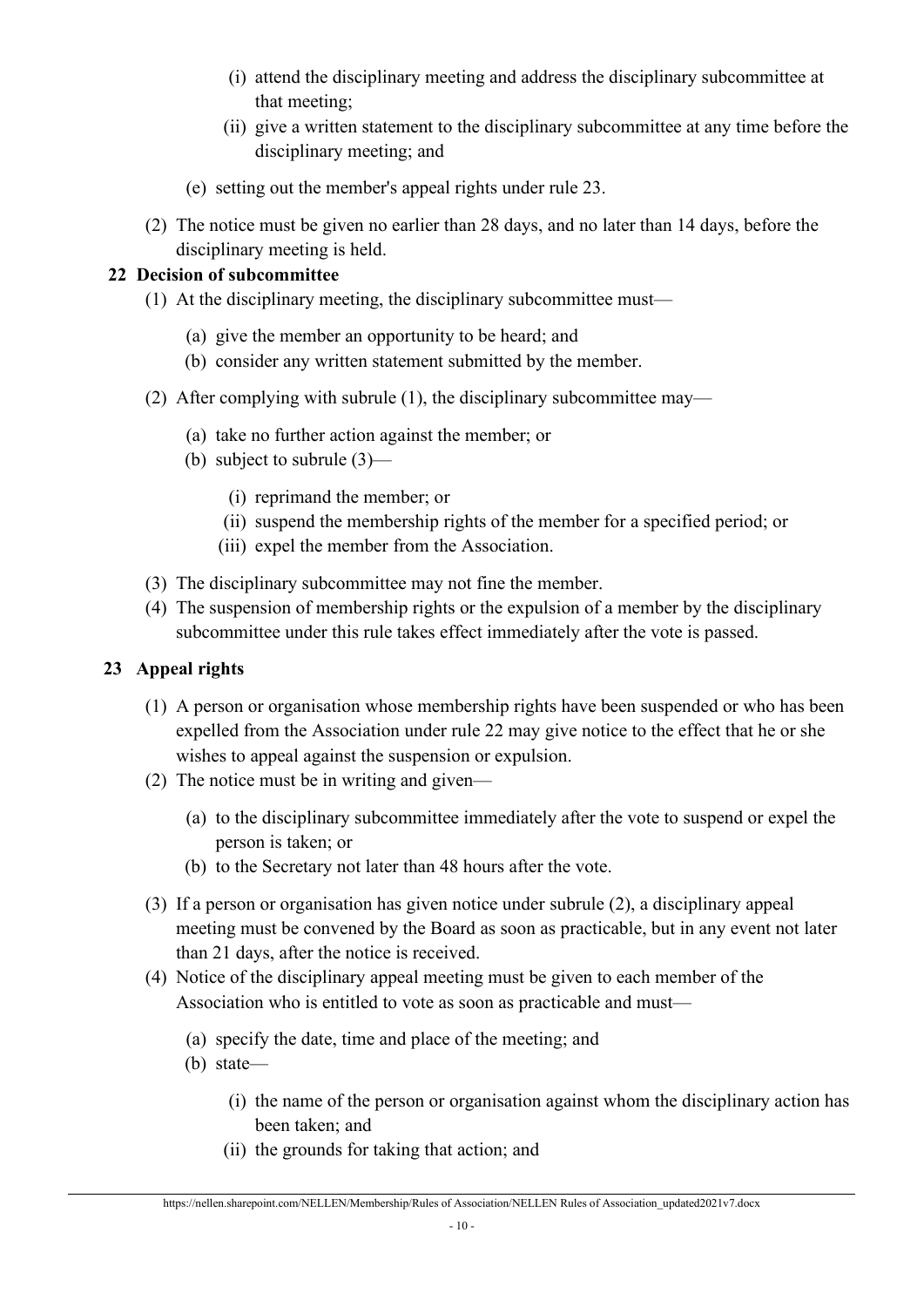(iii) that at the disciplinary appeal meeting the members present must vote on whether the decision to suspend or expel the person or organisation should be upheld or revoked.

## **24 Conduct of disciplinary appeal meeting**

- (1) At a disciplinary appeal meeting—
	- (a) no business other than the question of the appeal may be conducted; and
	- (b) the Board must state the grounds for suspending or expelling the member and the reasons for taking that action; and
	- (c) the person or organisation whose membership has been suspended or who has been expelled must be given an opportunity to be heard.
- (2) After complying with subrule (1), the members present and entitled to vote at the meeting must vote by secret ballot on the question of whether the decision to suspend or expel the person should be upheld or revoked.
- (3) A member may not vote by proxy at the meeting.
- (4) The decision is upheld if not less than three quarters of the members voting at the meeting vote in favour of the decision.

### **Division 3—Grievance procedure**

### **25 Application**

- (1) The grievance procedure set out in this Division applies to disputes under these Rules between—
	- (a) a member and another member;
	- (b) a member and the Board;
	- (c) a member and the Association.
- (2) A member must not initiate a grievance procedure in relation to a matter that is the subject of a disciplinary procedure until the disciplinary procedure has been completed.

### **26 Parties must attempt to resolve the dispute**

The parties to a dispute must attempt to resolve the dispute between themselves within 14 days of the dispute coming to the attention of each party.

### **27 Appointment of mediator**

- (1) If the parties to a dispute are unable to resolve the dispute between themselves within the time required by rule 26, the parties must within 10 days—
	- (a) notify the Board of the dispute; and
	- (b) agree to or request the appointment of a mediator; and
	- (c) attempt in good faith to settle the dispute by mediation.
- (2) The mediator must be—
	- (a) a person chosen by agreement between the parties; or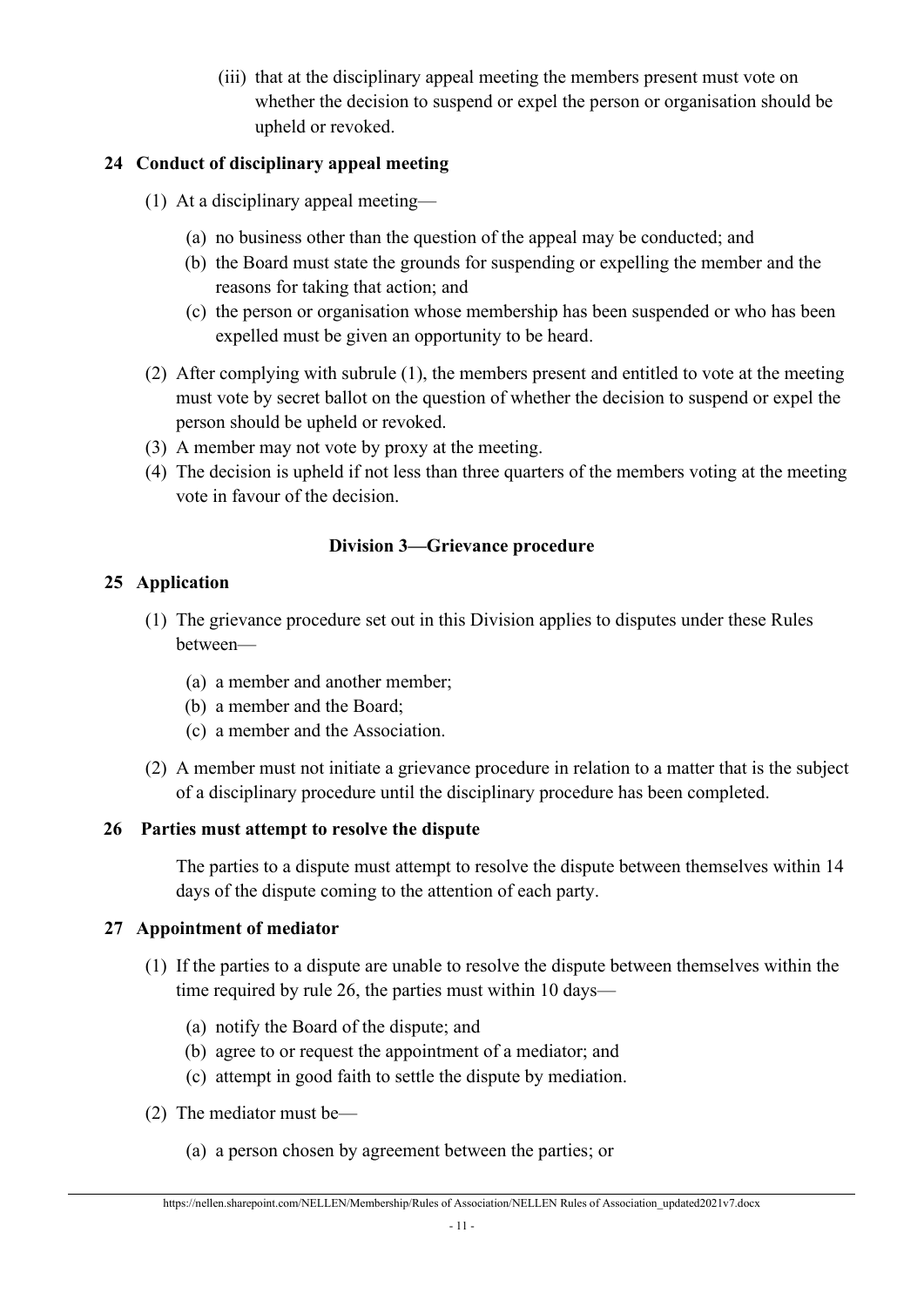- (b) in the absence of agreement—
	- (i) if the dispute is between a member and another member—a person appointed by the Board; or
	- (ii) if the dispute is between a member and the Board or the Association—a person appointed or employed by the Dispute Settlement Centre of Victoria.
- (3) A mediator appointed by the Board may be a member or former member of the Association but in any case, must not be a person who—
	- (a) has a personal interest in the dispute; or
	- (b) is biased in favour of or against any party.

### **28 Mediation process**

- (1) The mediator to the dispute, in conducting the mediation, must—
	- (a) give each party every opportunity to be heard; and
	- (b) allow due consideration by all parties of any written statement submitted by any party; and
	- (c) ensure that natural justice is accorded to the parties throughout the mediation process.
- (2) The mediator must not determine the dispute.

### **29 Failure to resolve dispute by mediation**

If the mediation process does not resolve the dispute, the parties may seek to resolve the dispute in accordance with the Act or otherwise at law.

## **PART 4—GENERAL MEETINGS OF THE ASSOCIATION**

### **30 Annual general meetings**

- (1) The Board must convene an annual general meeting of the Association to be held within 5 months after the end of each financial year.
- (2) Despite subrule (1), the Association may hold its first annual general meeting at any time within 18 months after its incorporation.
- (3) The Board may determine the date, time and place of the annual general meeting.
- (4) The ordinary business of the annual general meeting is as follows—
	- (a) to confirm the minutes of the previous annual general meeting and of any special general meeting held since then;
	- (b) to receive and consider—
		- (i) the annual report of the Board on the activities of the Association during the preceding financial year; and
		- (ii) the financial statements of the Association for the preceding financial year submitted by the Board in accordance with Part 7 of the Act;
	- (c) to elect the members of the Board;
	- (d) to confirm or vary the amounts (if any) of the annual subscription and joining fee.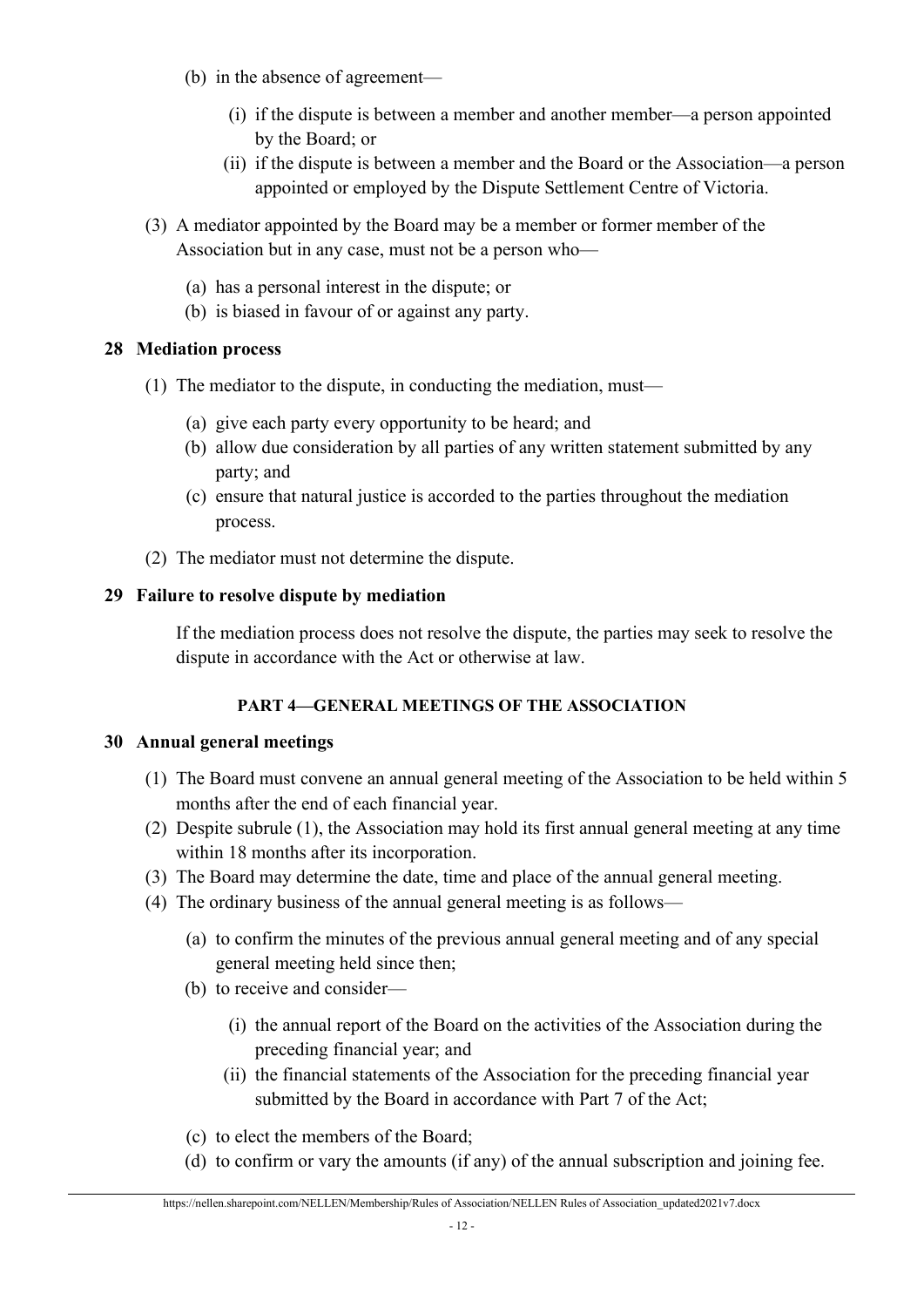(5) The annual general meeting may also conduct any other business of which notice has been given in accordance with these Rules.

## **31 Special general meetings**

- (1) Any general meeting of the Association, other than an annual general meeting or a disciplinary appeal meeting, is a special general meeting.
- (2) The Board may convene a special general meeting whenever it thinks fit.
- (3) No business other than that set out in the notice under rule 33 may be conducted at the meeting.

**Note**

General business may be considered at the meeting if it is included as an item for consideration in the notice under rule 33 and the majority of members at the meeting agree.

### **32 Special general meeting held at request of members**

- (1) The Board must convene a special general meeting if a request to do so is made in accordance with subrule (2) by not less than 5% of the total number of members.
- (2) A request for a special general meeting must—
	- (a) be in writing; and
	- (b) state the business to be considered at the meeting and any resolutions to be proposed; and
	- (c) include the names and signatures of the members requesting the meeting; and
	- (d) be given to the Secretary.
- (3) If the Board does not convene a special general meeting within one month after the date on which the request is made, the members making the request (or any of them) may convene the special general meeting.
- (4) A special general meeting convened by members under subrule (3)—
	- (a) must be held within 3 months after the date on which the original request was made; and
	- (b) may only consider the business stated in that request.
- (5) The Association must reimburse all reasonable expenses incurred by the members convening a special general meeting under subrule (3).

## **33 Notice of general meetings**

- (1) The Secretary (or, in the case of a special general meeting convened under rule 32(3), the members convening the meeting) must give to each member of the Association—
	- (a) at least 21 days' notice of a general meeting if a special resolution is to be proposed at the meeting; or
	- (b) at least 14 days' notice of a general meeting in any other case.
- (2) The notice must—
	- (a) specify the date, time and place of the meeting; and
	- (b) indicate the general nature of each item of business to be considered at the meeting; and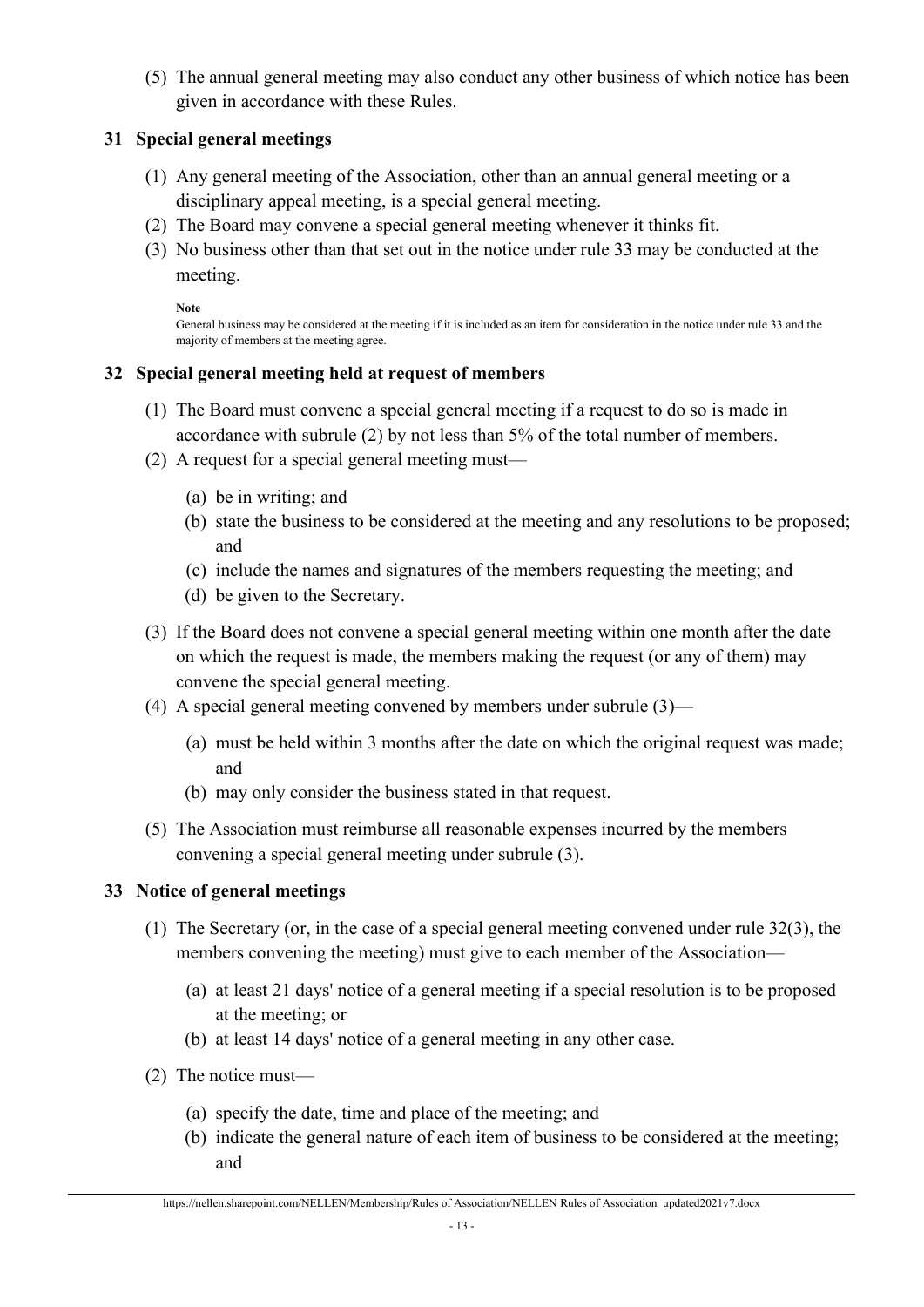- (c) if a special resolution is to be proposed—
	- (i) state in full the proposed resolution; and
	- (ii) state the intention to propose the resolution as a special resolution; and
- (d) comply with rule 34(5).
- (3) This rule does not apply to a disciplinary appeal meeting.

**Note** Rule 23(4) sets out the requirements for notice of a disciplinary appeal meeting.

### **34 Proxies**

- (1) A member may appoint another member as his or her proxy to vote and speak on his or her behalf at a general meeting other than at a disciplinary appeal meeting.
- (2) The appointment of a proxy must be in writing and signed by the member making the appointment.
- (3) The member appointing the proxy may give specific directions as to how the proxy is to vote on his or her behalf, otherwise the proxy may vote on behalf of the member in any matter as he or she sees fit.
- (4) If the Board has approved a form for the appointment of a proxy, the member may use any other form that clearly identifies the person appointed as the member's proxy and that has been signed by the member.
- (5) Notice of a general meeting given to a member under rule 33 must—
	- (a) state that the member may appoint another member as a proxy for the meeting; and
	- (b) include a copy of any form that the Board has approved for the appointment of a proxy.
- (6) A form appointing a proxy must be given to the Chairperson of the meeting before or at the commencement of the meeting.
- (7) A form appointing a proxy sent by post or electronically is of no effect unless it is received by the Association no later than 24 hours before the commencement of the meeting.

### **35 Use of technology**

- (1) A member not physically present at a general meeting may be permitted to participate in the meeting by the use of technology that allows that member and the members present at the meeting to clearly and simultaneously communicate with each other.
- (2) For the purposes of this Part, a member participating in a general meeting as permitted under subrule (1) is taken to be present at the meeting and, if the member votes at the meeting, is taken to have voted in person.

### **36 Quorum at general meetings**

- (1) No business may be conducted at a general meeting unless a quorum of members is present.
- (2) The quorum for a general meeting is the presence (physically, by proxy or as allowed under rule 35) of 10% of the members entitled to vote.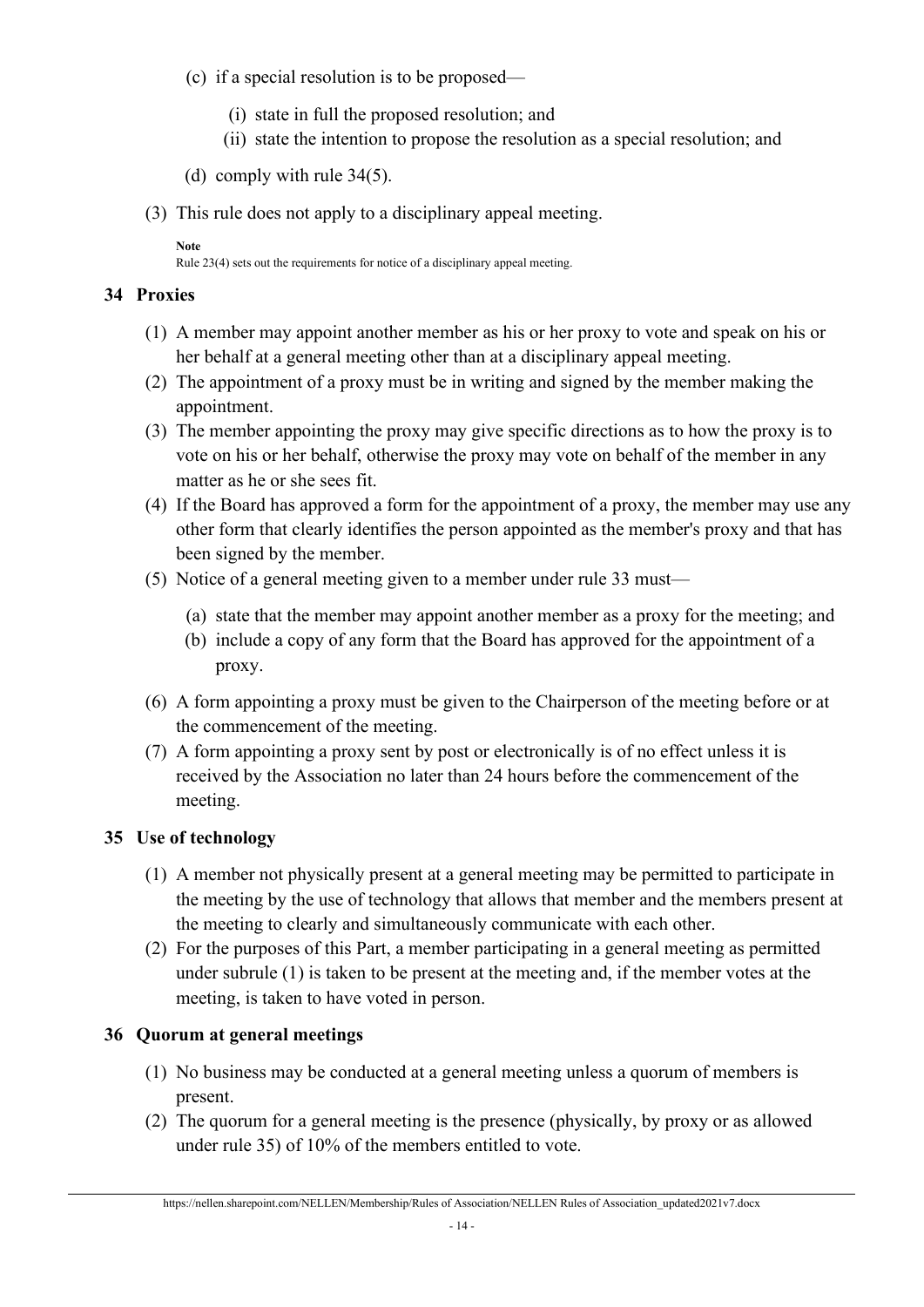- (3) If a quorum is not present within 30 minutes after the notified commencement time of a general meeting—
	- (a) in the case of a meeting convened by, or at the request of, members under rule 32 the meeting must be dissolved;

**Note**

If a meeting convened by, or at the request of, members is dissolved under this subrule, the business that was to have been considered at the meeting is taken to have been dealt with. If members wish to have the business reconsidered at another special meeting, the members must make a new request under rule 32.

- (b) in any other case—
	- (i) the meeting must be adjourned to a date not more than 21 days after the adjournment; and
	- (ii) notice of the date, time and place to which the meeting is adjourned must be given at the meeting and confirmed by written notice given to all members as soon as practicable after the meeting.
- (4) If a quorum is not present within 30 minutes after the time to which a general meeting has been adjourned under subrule (3)(b), the members present at the meeting (if not fewer than 3) may proceed with the business of the meeting as if a quorum were present.

### **37 Adjournment of general meeting**

- (1) The Chairperson of a general meeting at which a quorum is present may, with the consent of a majority of members present at the meeting, adjourn the meeting to another time at the same place or at another place.
- (2) Without limiting subrule (1), a meeting may be adjourned—
	- (a) if there is insufficient time to deal with the business at hand; or
	- (b) to give the members more time to consider an item of business.

**Example**

The members may wish to have more time to examine the financial statements submitted by the Board at an annual general meeting.

- (3) No business may be conducted on the resumption of an adjourned meeting other than the business that remained unfinished when the meeting was adjourned.
- (4) Notice of the adjournment of a meeting under this rule is not required unless the meeting is adjourned for 14 days or more, in which case notice of the meeting must be given in accordance with rule 33.

## **38 Voting at general meeting**

- (1) On any question arising at a general meeting—
	- (a) subject to subrule (3), each member who is entitled to vote has one vote; and
	- (b) members may vote personally or by proxy; and
	- (c) except in the case of a special resolution, the question must be decided on a majority of votes.
- (2) If votes are divided equally on a question, the Chairperson of the meeting has a second or casting vote.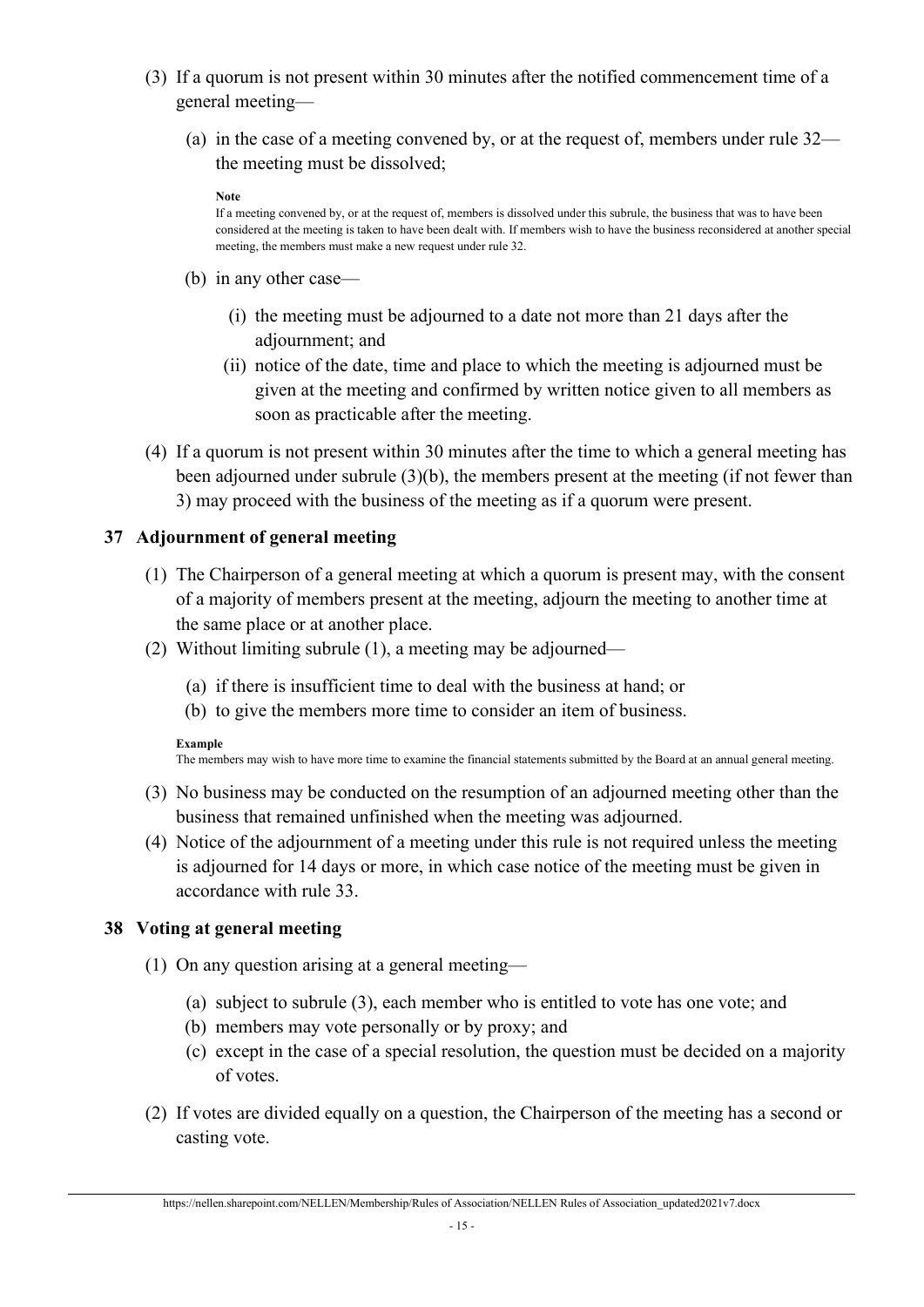- (3) If the question is whether or not to confirm the minutes of a previous meeting, only members who were present at that meeting may vote.
- (4) This rule does not apply to a vote at a disciplinary appeal meeting conducted under rule 24.

### **39 Special resolutions**

A special resolution is passed if not less than three quarters of the members voting at a general meeting (whether in person or by proxy) vote in favour of the resolution.

**Note**

In addition to certain matters specified in the Act, a special resolution is required—

- (a) to remove a Board member from office;
- (b) to alter these Rules, including changing the name or any of the purposes of the Association.

### **40 Determining whether resolution carried**

- (1) Subject to subsection (2), the Chairperson of a general meeting may, on the basis of a show of hands, declare that a resolution has been—
	- (a) carried; or
	- (b) carried unanimously; or
	- (c) carried by a particular majority; or
	- (d) lost—

and an entry to that effect in the minutes of the meeting is conclusive proof of that fact.

- (2) If a poll (where votes are cast in writing) is demanded by not less than 20% of the members present on any question—
	- (a) the poll must be taken at the meeting in the manner determined by the Chairperson of the meeting; and
	- (b) the Chairperson must declare the result of the resolution on the basis of the poll.
- (3) A poll demanded on the election of the Chairperson or on a question of an adjournment must be taken immediately.
- (4) A poll demanded on any other question must be taken before the close of the meeting at a time determined by the Chairperson.

### **41 Minutes of general meeting**

- (1) The Board must ensure that minutes are taken and kept of each general meeting.
- (2) The minutes must record the business considered at the meeting, any resolution on which a vote is taken and the result of the vote.
- (3) In addition, the minutes of each annual general meeting must include—
	- (a) the names of the members attending the meeting; and
	- (b) proxy forms given to the Chairperson of the meeting under rule 34(6); and
	- (c) the financial statements submitted to the members in accordance with rule  $30(4)(b)(ii)$ ; and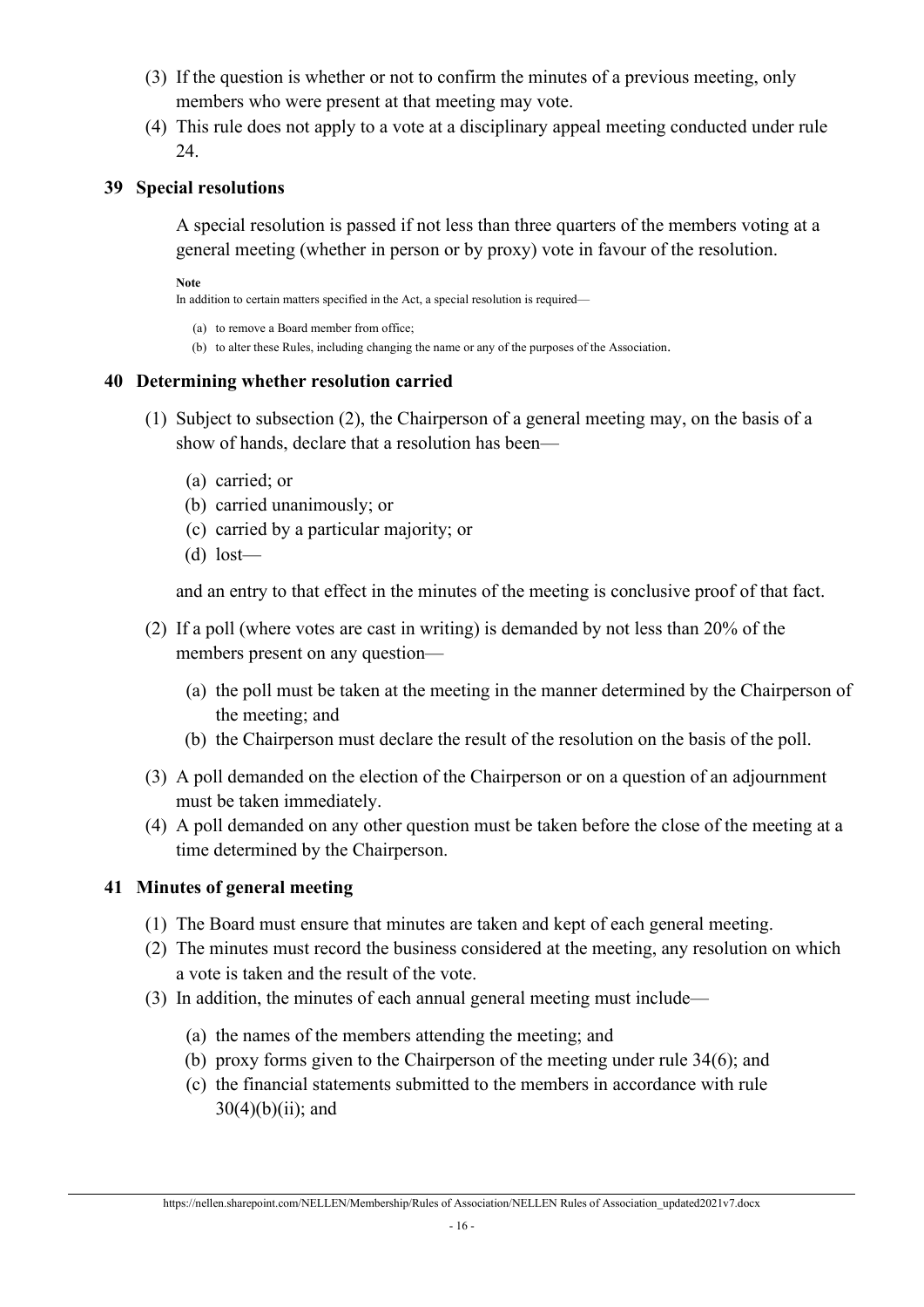- (d) the certificate signed by two Board members certifying that the financial statements give a true and fair view of the financial position and performance of the Association; and
- (e) any audited accounts and auditor's report or report of a review accompanying the financial statements that are required under the Act.

## **PART 5—BOARD OF MANAGEMENT**

## **Division 1—Powers of the Board of Management**

### **42 Role and powers**

- (1) The business of the Association must be managed by or under the direction of a Board.
- (2) The Board may exercise all the powers of the Association except those powers that these Rules or the Act require to be exercised by general meetings of the members of the Association.
- (3) The Board will—
	- (a) appoint and remove Executive staff;
	- (b) establish subcommittees consisting of members with terms of reference it considers appropriate.

## **43 Delegation**

- (1) The Board may delegate to a member of the Board, a subcommittee or staff, any of its powers and functions other than—
	- (a) this power of delegation; or
	- (b) a duty imposed on the Board by the Act or any other law.
- (2) The delegation must be in writing and may be subject to the conditions and limitations the Board considers appropriate.
- (3) The Board may, in writing, revoke a delegation wholly or in part.

## **Division 2—Composition of Board and duties of members**

## **44 Composition of Board**

The Board consists of—

- (a) a Chair; and
- (b) a Vice-Chair; and
- (c) a Secretary; and
- (d) a Treasurer; and
- (e) ordinary members (if any) elected under Rule 53.

## **45 General Duties**

(1) As soon as practicable after being elected or appointed to the Board, each Board member must become familiar with these Rules and the Act.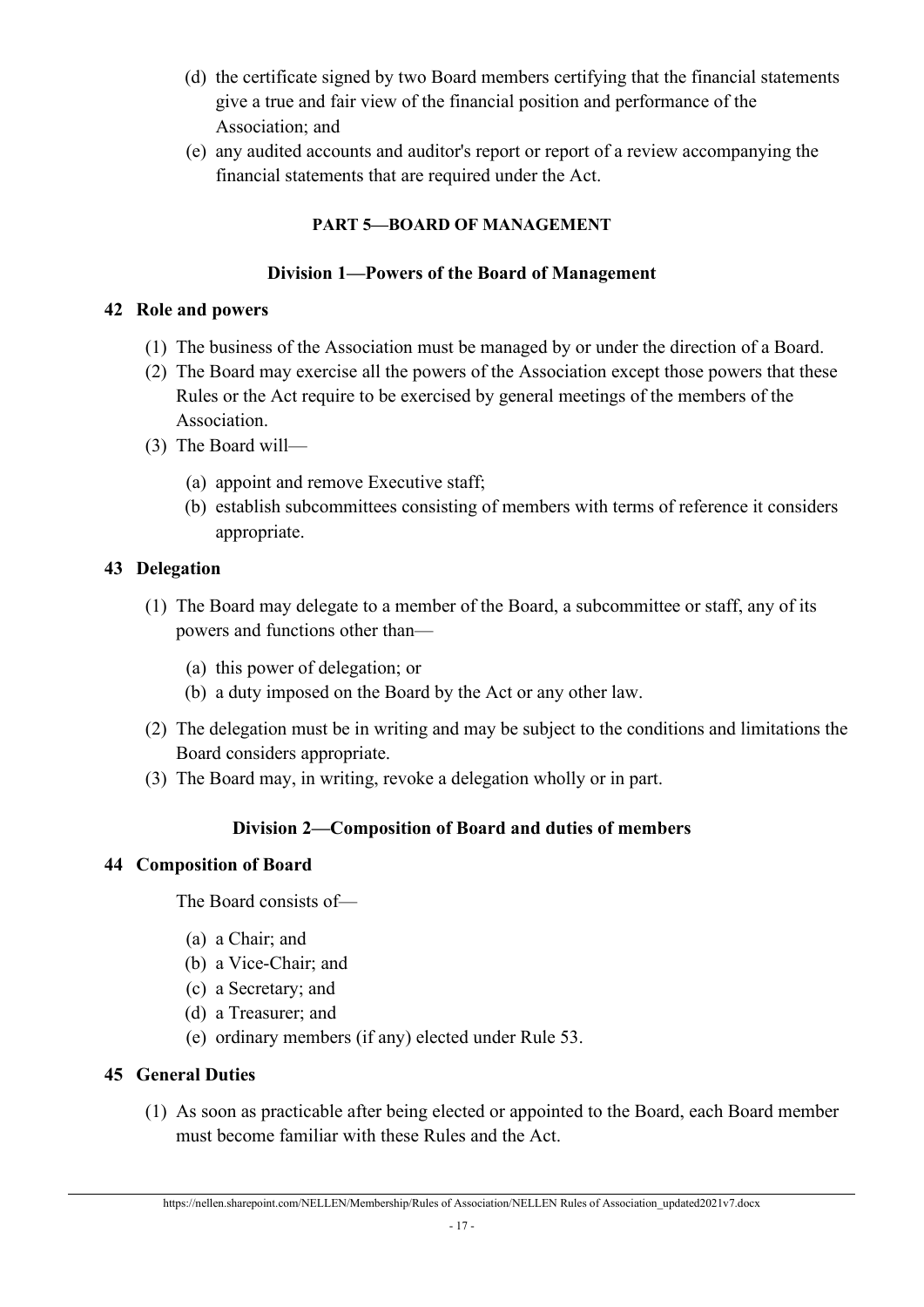- (2) The Board is collectively responsible for ensuring that the Association complies with the Act and that individual members of the Board comply with these Rules.
- (3) Board members must exercise their powers and discharge their duties with reasonable care and diligence.
- (4) Board members must exercise their powers and discharge their duties—
	- (a) in good faith in the best interests of the Association; and
	- (b) for a proper purpose.
- (5) Board members and former Board members must not make improper use of—
	- (a) their position; or
	- (b) information acquired by virtue of holding their position—

so as to gain an advantage for themselves or any other person or to cause detriment to the Association.

**Note**  See also Division 3 of Part 6 of the Act which sets out the general duties of the office holders of an incorporated association.

 (6) In addition to any duties imposed by these Rules, a Board member must perform any other duties imposed from time to time by resolution at a general meeting.

### **46 Chair and Vice-Chair**

- (1) Subject to subrule (2), the Chair or, in the Chair's absence, the Vice-Chair is the Chairperson for any general meetings and for any Board meetings.
- (2) If the Chair and the Vice-Chair are both absent, or are unable to preside, the Chairperson of the meeting must be—
	- (a) in the case of a general meeting—a member elected by the other members present; or
	- (b) in the case of a Board meeting—a Board member elected by the other Board members present.

### **47 Secretary**

(1) The Secretary must perform any duty or function required under the Act to be performed by the secretary of an incorporated association.

**Example** Under the Act, the secretary of an incorporated association is responsible for lodging documents of the association with the Registrar.

- (2) The Secretary must—
	- (a) maintain the register of members in accordance with rule 18; and
	- (b) keep custody of the common seal (if any) of the Association and, except for the financial records referred to in rule 70(3), all books, documents and securities of the Association in accordance with rules 72 and 75; and
	- (c) subject to the Act and these Rules, provide members with access to the register of members, the minutes of general meetings and other books and documents; and
	- (d) perform any other duty or function imposed on the Secretary by these Rules.
- (3) The Secretary must give to the Registrar notice of his or her appointment within 14 days after the appointment.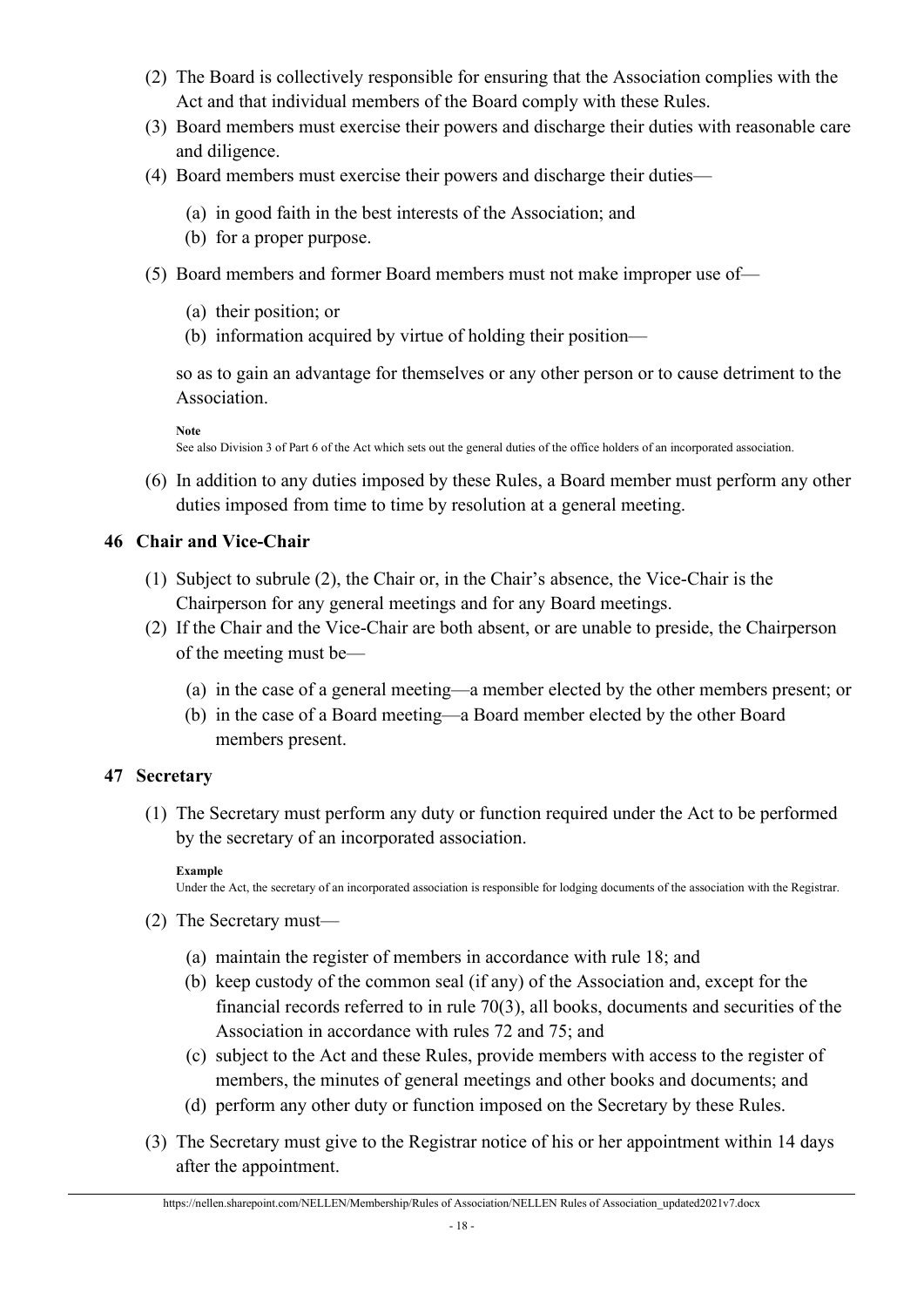### **48 Treasurer**

- (1) The Treasurer must—
	- (a) receive all moneys paid to or received by the Association and issue receipts for those moneys in the name of the Association; and
	- (b) ensure that all moneys received are paid into the account of the Association within 5 working days after receipt; and
	- (c) make any payments authorised by the Board or by a general meeting of the Association from the Association's funds; and
	- (d) ensure that all cheques, drafts, bills of exchange, promissory notes and other negotiable instruments must be signed by the CEO and nominated Board members
- (2) The Treasurer must—
	- (a) ensure that the financial records of the Association are kept in accordance with the Act; and
	- (b) coordinate the preparation of the financial statements of the Association and their certification by the Board prior to their submission to the annual general meeting of the Association.
- (3) The Treasurer must ensure that at least one other Board member has access to the accounts and financial records of the Association.

### **Division 3—Election of Board members and tenure of office**

### **49 Who is eligible to be a Board member**

A member is eligible to be elected or appointed as a Board member if the member—

- (a) is 18 years or over; and
- (b) is entitled to vote at a general meeting.

### **50 Positions to be declared vacant**

- (1) This rule applies to—
	- (a) the first annual general meeting of the Association after its incorporation; or
	- (b) any subsequent annual general meeting of the Association, after the annual report and financial statements of the Association have been received.
- (2) Subject to these Rules:
	- (a) an elected Board Member who is elected at the first General Meeting following incorporation shall hold office until the first Annual General Meeting at which Board Members are to be elected and shall be eligible for re-election; and
	- (b) an elected Board Member who is elected at any Annual General Meeting shall hold office for [2] years and be eligible for re-election.

For the purposes of Rule 22.7(b) one half of the Board Members shall retire each year. Those to retire at the second Annual General Meeting shall be determined by lot.

### **51 Nominations**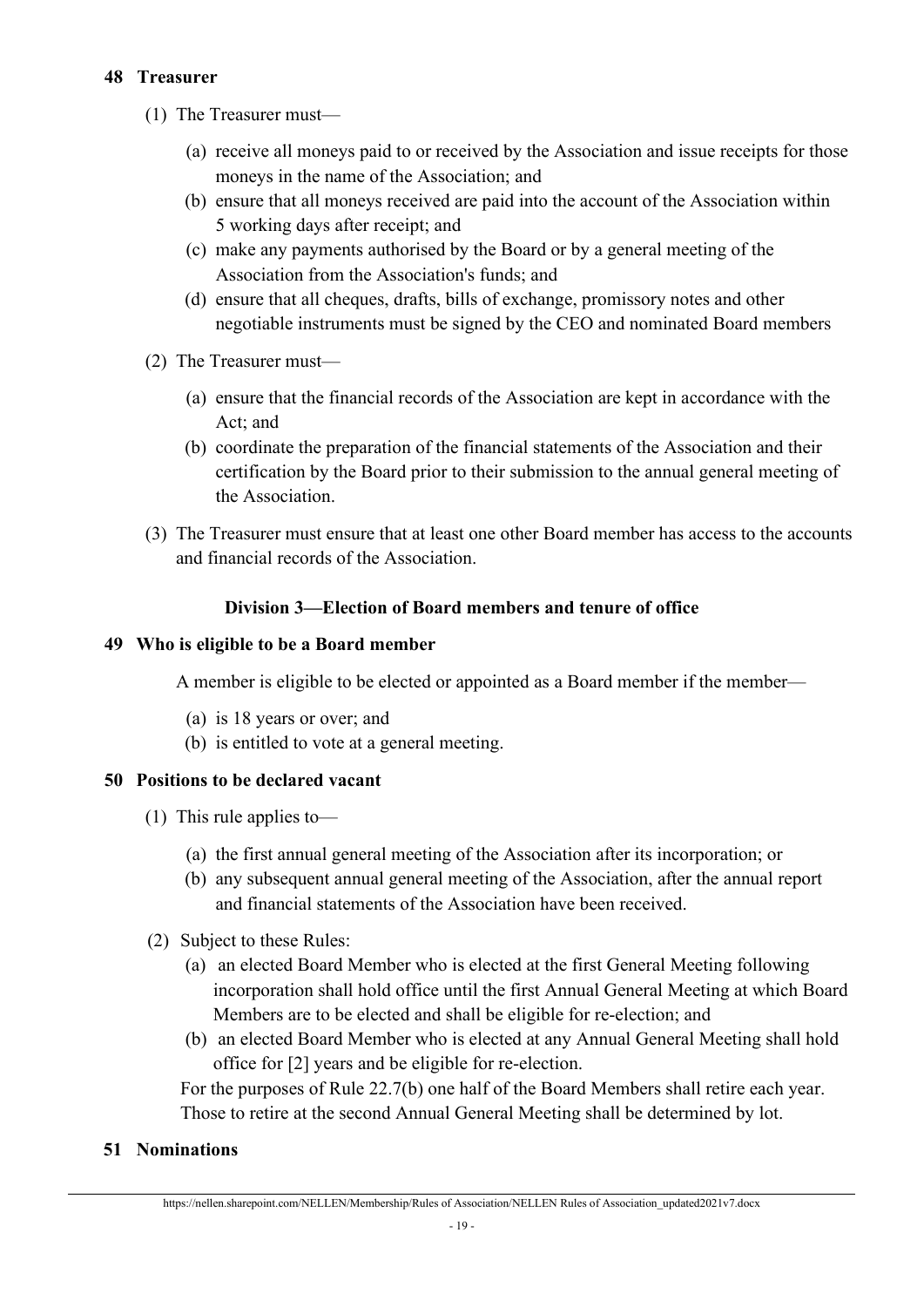- (1) Before the first General Meeting and thereafter before each Annual General Meeting (commencing with the Annual General Meeting which takes place following the end of the first full financial year of the Association after incorporation) the Secretary shall invite Members in each Membership Category by notice in writing to nominate persons to be elected as Board Members to represent that Membership Category. The notification shall state the number of persons who may be elected to represent the relevant Membership Category – see Appendix 2.
- (2) If insufficient nominations are received to fill all vacancies on the Board, the Board may call for further nominations on or before the day of the General Meeting.
- (3) A nomination of a candidate for election as a Board Member must be:
	- (a) in writing signed by two Members and accompanied by the written consent of the candidate (which may be endorsed on the form of nomination); and
	- (b) delivered to the Secretary not less than 7 days before the date fixed for the holding of the Annual General Meeting.
- (4) A person may be a candidate for appointment in respect of more than one Membership Category. Upon election or appointment to the Board in respect of one Membership Category, that person shall be ineligible to be elected or appointed in respect of any other Membership Category.
- (5) The Board shall satisfy itself that nominations have been properly made in accordance with the Rules.

## **52 Election of Chair etc.**

- (1) At the annual general meeting, separate elections must be held for each of the following positions—
	- (a) Chair;
	- (b) Vice-Chair;
	- (c) Secretary;
	- (d) Treasurer.
- (2) If only one member is nominated for the position, the Chairperson of the meeting must declare the member elected to the position.
- (3) If more than one member is nominated, a ballot must be held in accordance with rule 54.
- (4) On his or her election, the new Chair may take over as Chairperson of the meeting.

## **53 Election of ordinary members**

- (1) The annual general meeting must by resolution decide the number of ordinary members of the Board (if any) it wishes to hold office for the next year.
- (2) A single election may be held to fill all of those positions.
- (3) If the number of members nominated for the position of ordinary Board member is less than or equal to the number to be elected, the Chairperson of the meeting must declare each of those members to be elected to the position.
- (4) If the number of members nominated exceeds the number to be elected, a ballot must be held in accordance with rule 54.

## **54 Ballot**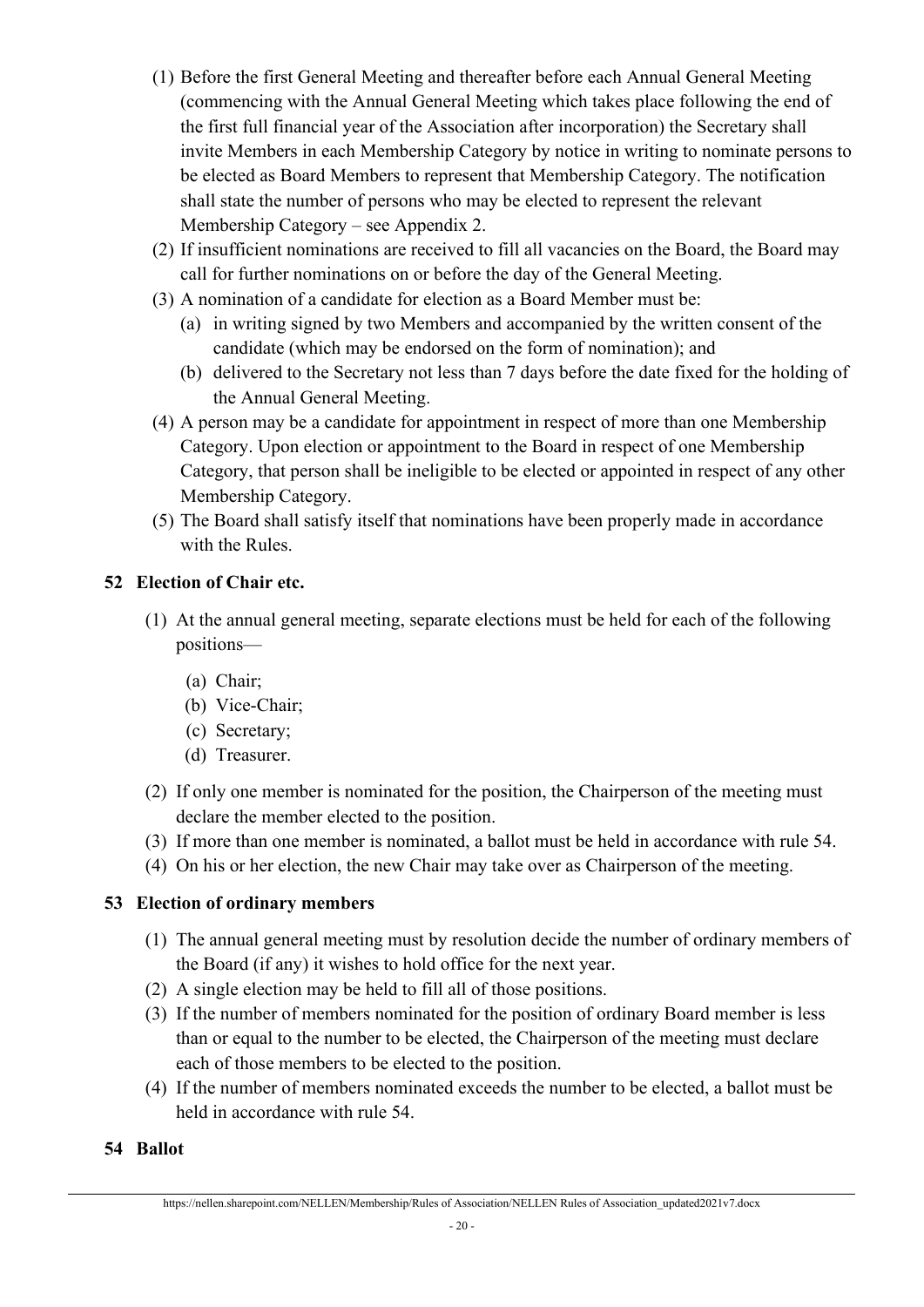- (1) If a ballot is required for the election for a position, the Chairperson of the meeting must appoint a member to act as returning officer to conduct the ballot.
- (2) The returning officer must not be a member nominated for the position.
- (3) Before the ballot is taken, each candidate may make a short speech in support of his or her election.
- (4) The election must be by secret ballot.
- (5) The returning officer must give a blank piece of paper to—
	- (a) each member present in person; and
	- (b) each proxy appointed by a member.

#### **Example**

If a member has been appointed the proxy of 5 other members, the member must be given 6 ballot papers—one for the member and one each for the other members.

- (6) If the ballot is for a single position, the voter must write on the ballot paper the name of the candidate for whom they wish to vote.
- (7) If the ballot is for more than one position—
	- (a) the voter must write on the ballot paper the name of each candidate for whom they wish to vote;
	- (b) the voter must not write the names of more candidates than the number to be elected.
- (8) Ballot papers that do not comply with subrule (7)(b) are not to be counted.
- (9) Each ballot paper on which the name of a candidate has been written counts as one vote for that candidate.
- (10) The returning officer must declare elected the candidate or, in the case of an election for more than one position, the candidates who received the most votes.
- (11) If the returning officer is unable to declare the result of an election under subrule (10) because 2 or more candidates received the same number of votes, the returning officer must—
	- (a) conduct a further election for the position in accordance with subrules (4) to (10) to decide which of those candidates is to be elected; or
	- (b) with the agreement of those candidates, decide by lot which of them is to be elected.

### **Examples**

The choice of candidate may be decided by the toss of a coin, drawing straws or drawing a name out of a hat.

## **55 Term of office**

- (1) Subject to subrule (3) and rule 56, a Board member holds office for two years until the positions of the Board are declared vacant at the next annual general meeting.
- (2) A Board member may be re-elected.
- (3) A general meeting of the Association may—
	- (a) by special resolution remove a Board member from office; and
	- (b) elect an eligible member of the Association to fill the vacant position in accordance with this Division.
- (4) A member who is the subject of a proposed special resolution under subrule (3)(a) may make representations in writing to the Secretary or Chair of the Association (not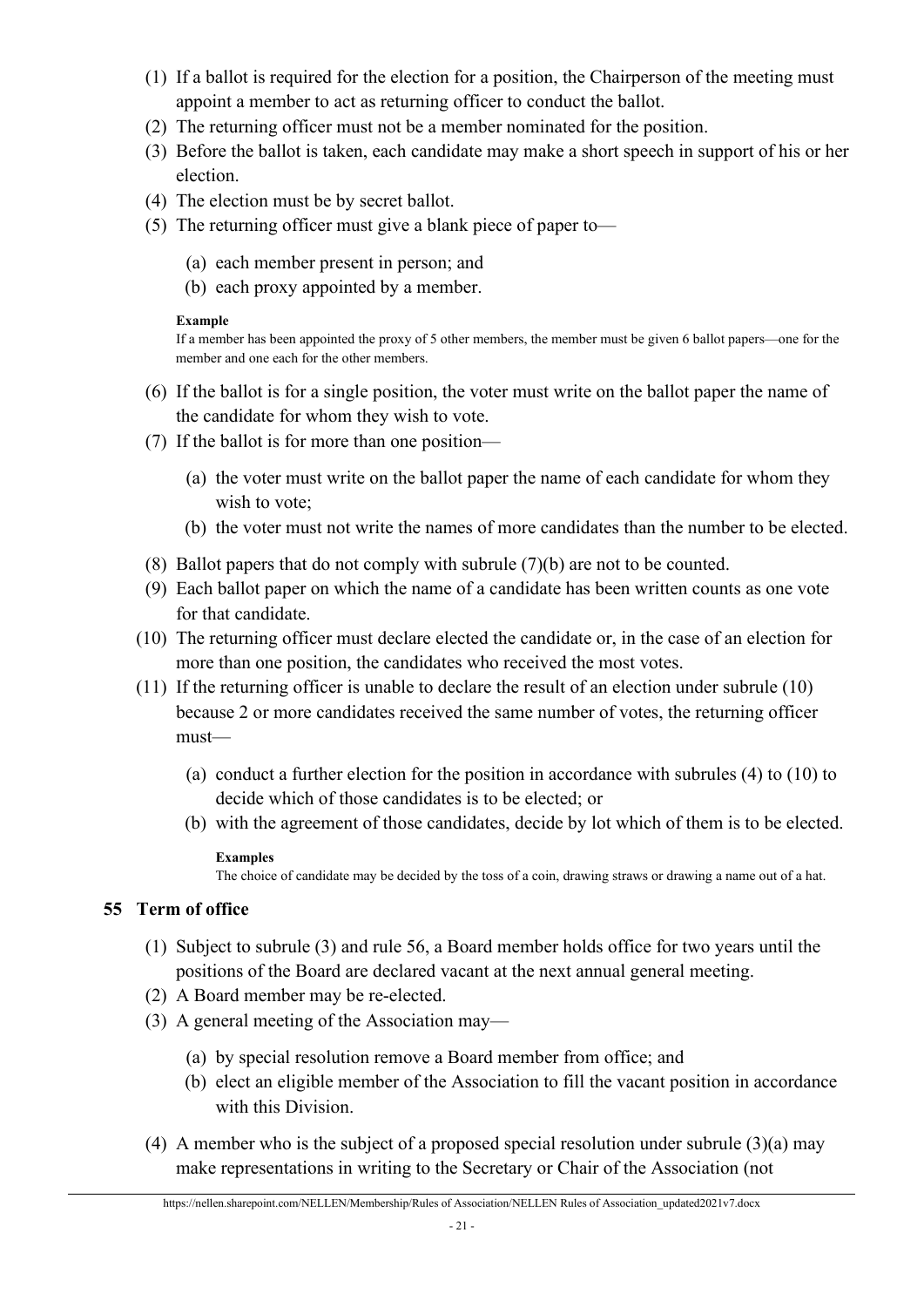exceeding a reasonable length) and may request that the representations be provided to the members of the Association.

(5) The Secretary or the Chair may give a copy of the representations to each member of the Association or, if they are not so given, the member may require that they be read out at the meeting at which the special resolution is to be proposed.

## **56 Vacation of office**

- (1) A Board member may resign from the Board by written notice addressed to the Board.
- (2) A person ceases to be a Board member if he or she—
	- (a) ceases to be a member of the Association; or
	- (b) fails to attend 2 consecutive Board meetings (other than special or urgent Board meetings) without an apology or leave of absence under rule 67; or
	- (c) otherwise ceases to be a Board member by operation of section 78 of the Act.

**Note**

A Board member may not hold the office of secretary if they do not reside in Australia.

## **57 Filling casual vacancies**

- (1) The Board may appoint an eligible member of the Association to fill a position on the Board that—
	- (a) has become vacant under rule 56, or
	- (b) was not filled by election at the last annual general meeting.
- (2) If the position of Secretary becomes vacant, the Board must appoint a member to the position within 14 days after the vacancy arises.
- (3) Rule 55 applies to any Board member appointed by the Board under subrule (1) or (2).
- (4) The Board may continue to act despite any vacancy in its membership.

## **Division 4—Meetings of the Board of Management**

## **58 Meetings of Board**

- (1) The Board must meet at least 4 times in each year at the dates, times and places determined by the Board.
- (2) The date, time and place of the first Board meeting must be determined by the members of the Board as soon as practicable after the annual general meeting of the Association at which the members of the Board were elected.
- (3) Special Board meetings may be convened by the Chair or by any 4 members of the Board.

## **59 Notice of meetings**

- (1) Notice of each Board meeting must be given to each Board member no later than 14 days before the date of the meeting.
- (2) Notice may be given of more than one Board meeting at the same time.
- (3) The notice must state the date, time and place of the meeting.
- (4) If a special Board meeting is convened, the notice must include the general nature of the business to be conducted.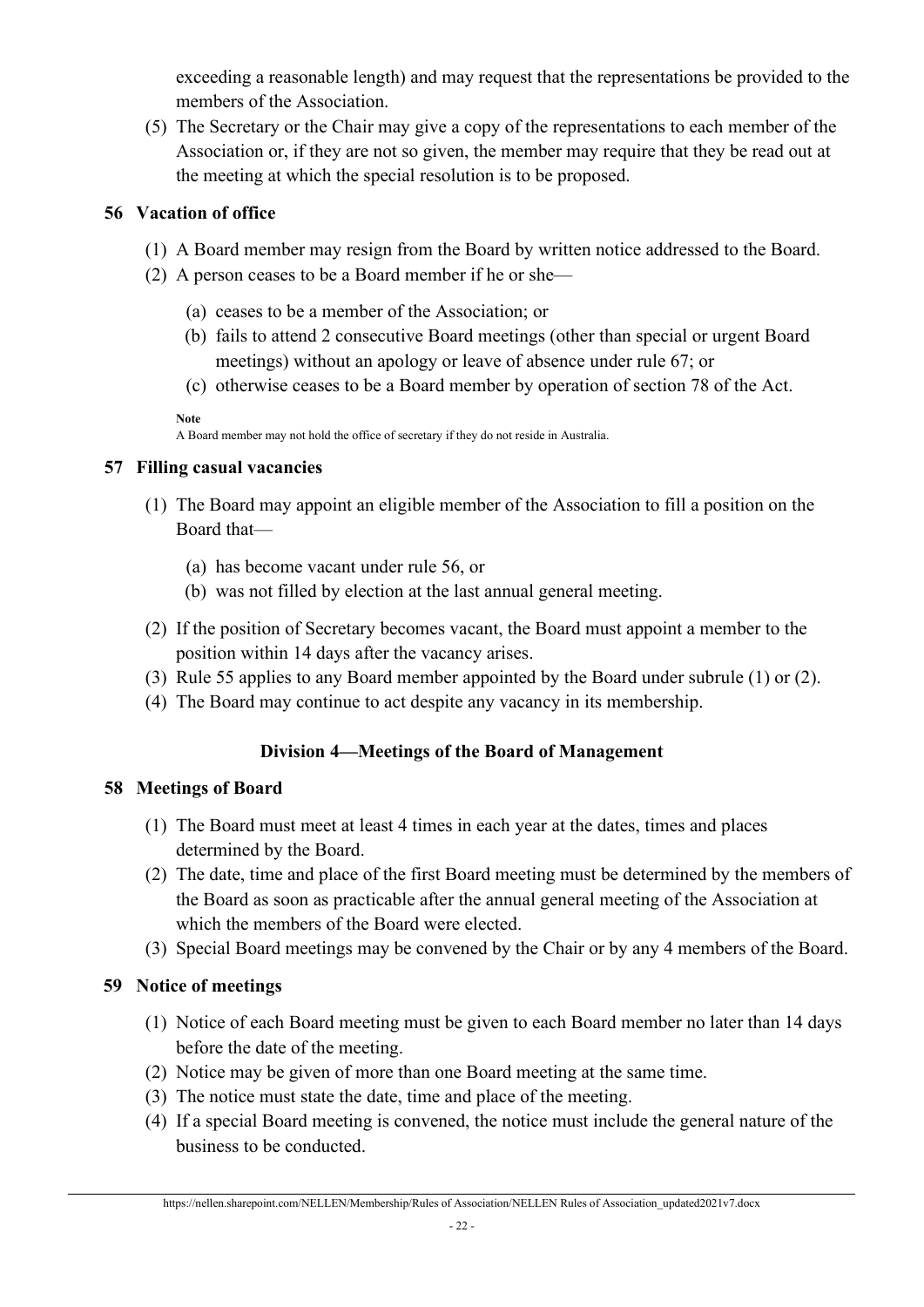(5) The only business that may be conducted at the meeting is the business for which the meeting is convened.

### **60 Urgent meetings**

- (1) In cases of urgency, a meeting can be held without notice being given in accordance with rule 59 provided that as much notice as practicable is given to each Board member by the quickest means practicable.
- (2) Any resolution made at the meeting must be passed by an absolute majority of the Board.
- (3) The only business that may be conducted at an urgent meeting is the business for which the meeting is convened.

### **61 Procedure and order of business**

- (1) The procedure to be followed at a meeting of a Board must be determined from time to time by the Board.
- (2) The order of business may be determined by the members present at the meeting.

## **62 Use of technology**

- (1) A Board member who is not physically present at a Board meeting may participate in the meeting by the use of technology that allows that Board member and the Board members present at the meeting to clearly and simultaneously communicate with each other.
- (2) For the purposes of this Part, a Board member participating in a Board meeting as permitted under subrule (1) is taken to be present at the meeting and, if the member votes at the meeting, is taken to have voted in person.

### **63 Quorum**

- (1) No business may be conducted at a Board meeting unless a quorum is present.
- (2) The quorum for a Board meeting is the presence (in person or as allowed under rule 62) of 4 Board members holding office, including a member of the executive i.e. Chair, Vice-Chair, or Treasurer.
- (3) If a quorum is not present within 30 minutes after the notified commencement time of a Board meeting—
	- (a) in the case of a special meeting—the meeting lapses;
	- (b) in any other case—the meeting must be adjourned to a date no later than 14 days after the adjournment and notice of the time, date and place to which the meeting is adjourned must be given in accordance with rule 59.

## **64 Voting**

- (1) On any question arising at a Board meeting, each Board member present at the meeting has one vote.
- (2) A motion is carried if a majority of Board members present at the meeting vote in favour of the motion.
- (3) Subrule (2) does not apply to any motion or question which is required by these Rules to be passed by an absolute majority of the Board.
- (4) If votes are divided equally on a question, the Chairperson of the meeting has a second or casting vote.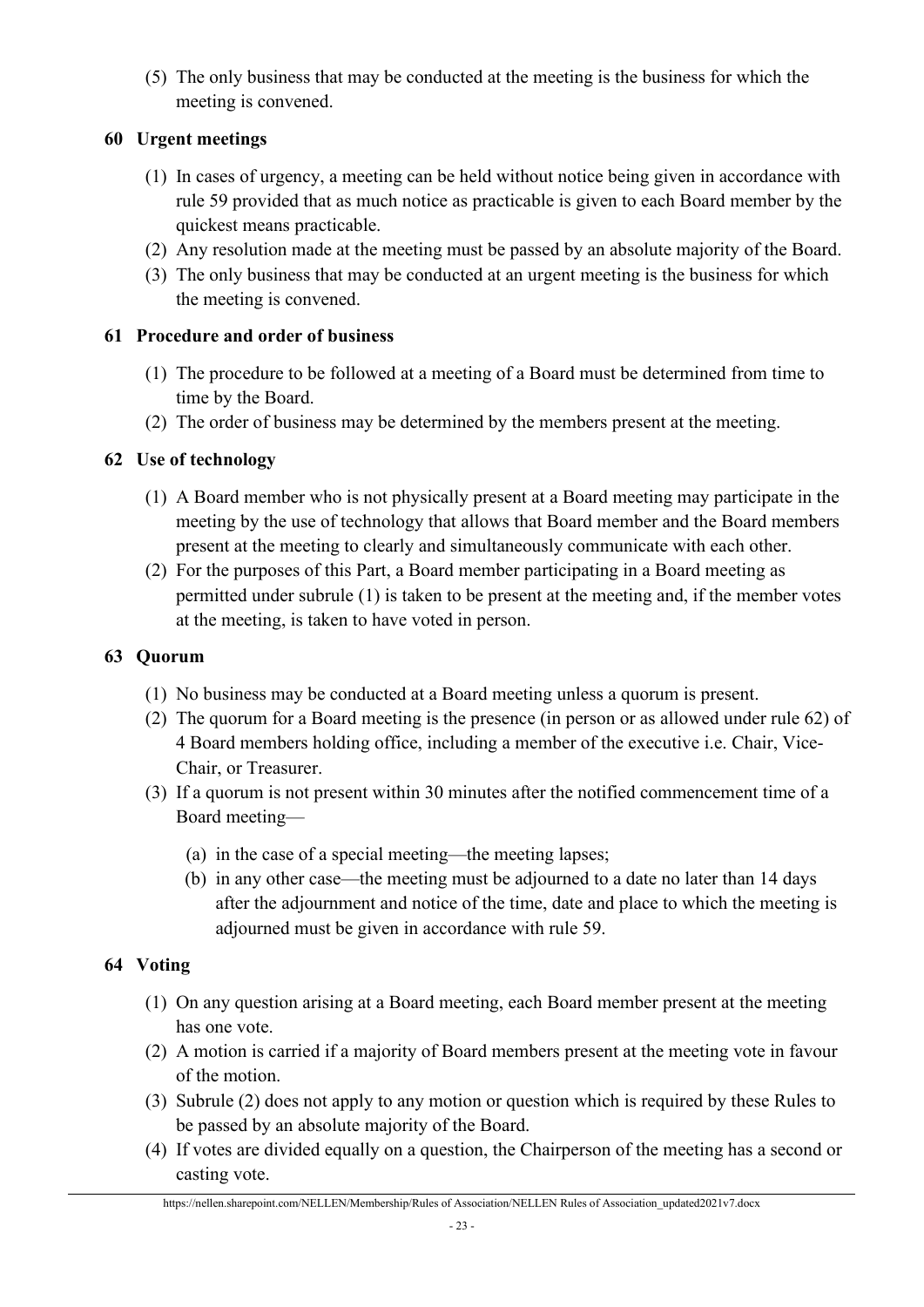(5) Voting by proxy is not permitted.

### **65 Conflict of interest**

- (1) A Board member who has a material personal interest in a matter being considered at a Board meeting must disclose the nature and extent of that interest to the Board.
- (2) The member—
	- (a) must not be present while the matter is being considered at the meeting; and
	- (b) must not vote on the matter.

**Note**

Under section 81(3) of the Act, if there are insufficient Board members to form a quorum because a member who has a material personal interest is disqualified from voting on a matter, a general meeting may be called to deal with the matter.

- (3) This rule does not apply to a material personal interest—
	- (a) that exists only because the member belongs to a class of persons for whose benefit the Association is established; or
	- (b) that the member has in common with all, or a substantial proportion of, the members of the Association.

### **66 Minutes of meeting**

- (1) The Board must ensure that minutes are taken and kept of each Board meeting.
- (2) The minutes must record the following—
	- (a) the names of the members in attendance at the meeting;
	- (b) the business considered at the meeting;
	- (c) any resolution on which a vote is taken and the result of the vote;
	- (d) any material personal interest disclosed under rule 65.

#### **67 Leave of absence**

- (1) The Board may grant a Board member leave of absence from Board meetings for a period not exceeding 3 months.
- (2) The Board must not grant leave of absence retrospectively unless it is satisfied that it was not feasible for the Board member to seek the leave in advance.

### **PART 6—FINANCIAL MATTERS**

#### **68 Source of funds**

The funds of the Association may be derived from joining fees, annual subscriptions, donations, fund-raising activities, grants, interest and any other sources approved by the Board.

### **69 Management of funds**

- (1) The Treasurer of the Association is accountable for ensuring that:
	- (a) all moneys due to the Association are collected and received and all payments authorised by the Association are paid; and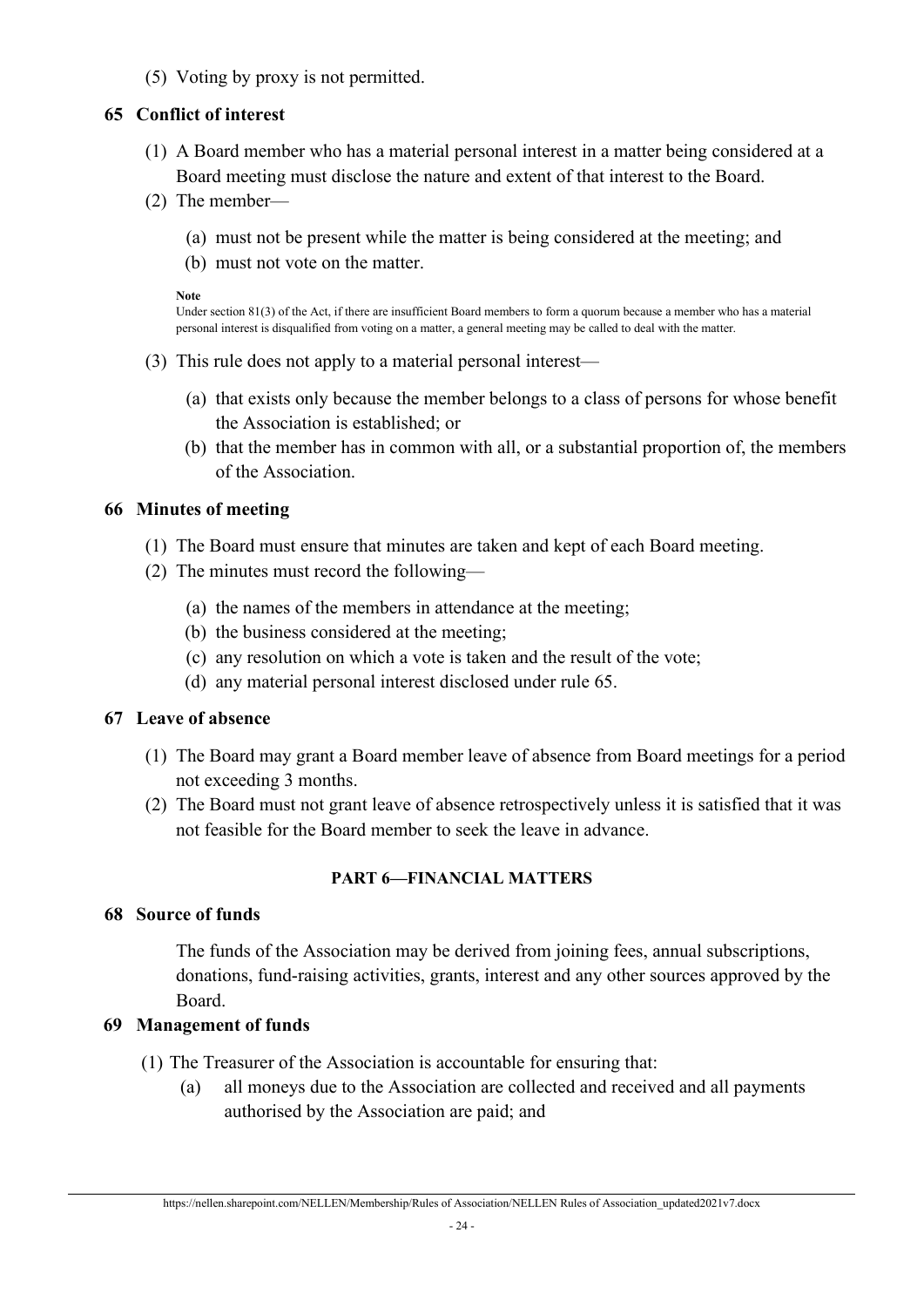- (b) correct accounts and books showing the financial affairs of the Association with full details of all receipts and expenditure connected with the activities of the Association are maintained accurately.
- (2) All cheques, drafts, bills of exchange, promissory notes and other negotiable instruments must be signed by the CEO and nominated Board members.
- (3) The funds of the Association may be derived from joining fees, annual subscriptions, donations, fund-raising activities, grants, interest and any other sources approved by the Board.
- (4) The Board shall appoint an auditor and ensure that the financial statements of the Association for each financial year are duly audited in accordance with the requirements of Section 30B of the Act (whether or not it is a "prescribed association").

### **70 Financial records**

- (1) The Association must keep financial records that—
	- (a) correctly record and explain its transactions, financial position and performance; and
	- (b) enable financial statements to be prepared as required by the Act.
- (2) The Association must retain the financial records for 7 years after the transactions covered by the records are completed.
- (3) The Treasurer must keep in his or her custody, or under his or her control—
	- (a) the financial records for the current financial year; and
	- (b) any other financial records as authorised by the Board.

### **71 Financial statements**

- (1) For each financial year, the Board must ensure that the requirements under the Act relating to the financial statements of the Association are met.
- (2) Without limiting subrule (1), those requirements include—
	- (a) the preparation of the financial statements;
	- (b) the review or auditing of the financial statements;
	- (c) the certification of the financial statements by the Board;
	- (d) the submission of the financial statements to the annual general meeting of the Association;
	- (e) the lodgement with the Registrar of the financial statements and accompanying reports, certificates, statements and fee.

### **PART 7—GENERAL MATTERS**

## **72 Common seal**

- (1) The Association may have a common seal.
- (2) If the Association has a common seal—
	- (a) the name of the Association must appear in legible characters on the common seal;
	- (b) a document may only be sealed with the common seal by the authority of the Board and the sealing must be witnessed by the signatures of two Board members;
	- (c) the common seal must be kept in the custody of the Secretary.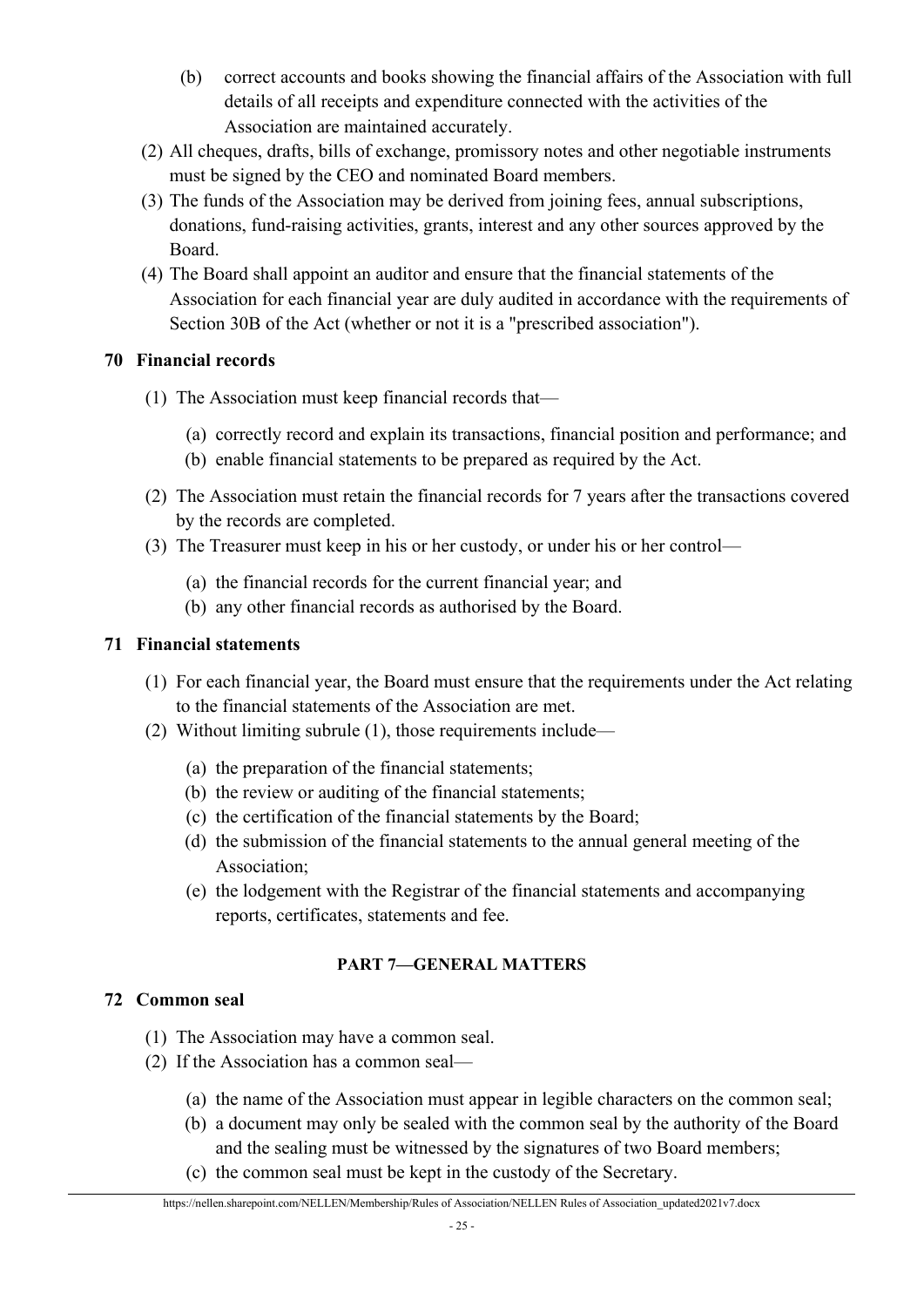### **73 Registered address**

The registered address of the Association is—

- (a) the address determined from time to time by resolution of the Board; or
- (b) if the Board has not determined an address to be the registered address—the postal address of the Secretary.

### **74 Notice requirements**

- (1) Any notice required to be given to a member or a Board member under these Rules may be given—
	- (a) by handing the notice to the member personally; or
	- (b) by sending it by post to the member at the address recorded for the member on the register of members; or
	- (c) by email or facsimile transmission.
- (2) Subrule (1) does not apply to notice given under rule 60.
- (3) Any notice required to be given to the Association or the Board may be given—
	- (a) by handing the notice to a member of the Board; or
	- (b) by sending the notice by post to the registered address; or
	- (c) by leaving the notice at the registered address; or
	- (d) if the Board determines that it is appropriate in the circumstances—
		- (i) by email to the email address of the Association or the Secretary; or
		- (ii) by facsimile transmission to the facsimile number of the Association.

#### **75 Custody and inspection of books and records**

- (1) Members may on request inspect free of charge—
	- (a) the register of members;
	- (b) the minutes of general meetings;
	- (c) subject to subrule (2), the financial records, books, securities and any other relevant document of the Association, including minutes of Board meetings.

**Note**

See note following rule 18 for details of access to the register of members.

- (2) The Board may refuse to permit a member to inspect records of the Association that relate to confidential, personal, employment, commercial or legal matters or where to do so may be prejudicial to the interests of the Association.
- (3) The Board must on request make copies of these rules available to members and applicants for membership free of charge.
- (4) Subject to subrule (2), a member may make a copy of any of the other records of the Association referred to in this rule and the Association may charge a reasonable fee for provision of a copy of such a record.
- (5) For purposes of this rule—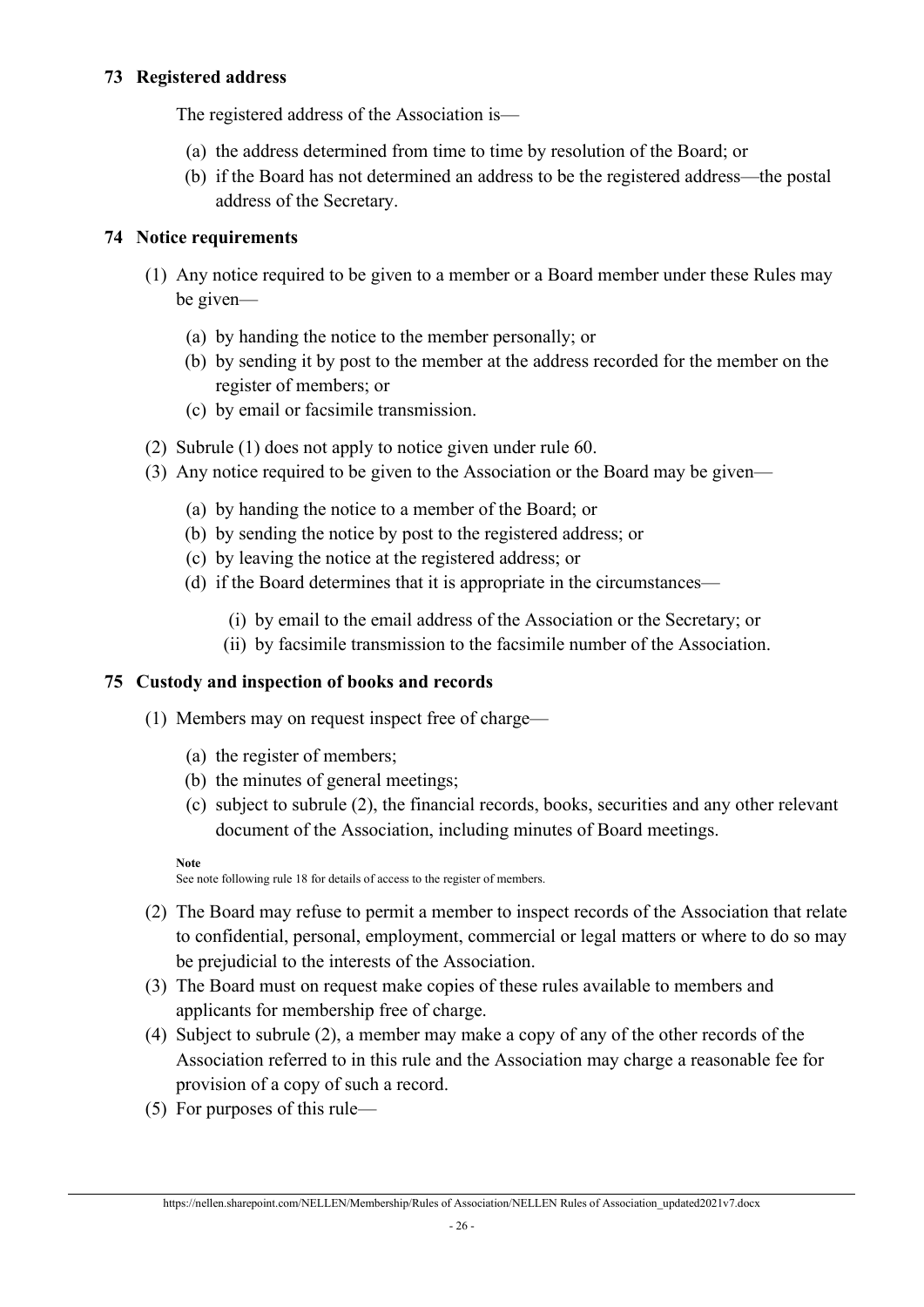*relevant documents* means the records and other documents, however compiled, recorded or stored, that relate to the incorporation and management of the Association and includes the following—

- (a) its membership records;
- (b) its financial statements;
- (c) its financial records;
- (d) records and documents relating to transactions, dealings, business or property of the Association.

#### **76 Winding up and cancellation**

- (1) The Association may be wound up voluntarily by special resolution.
- (2) Subject to the Act and any court order made under section 133 of the Act, the surplus assets raised from sources other than government funding agreements, must be given to a body that has similar purposes to the Association and which is not carried on for the profit or gain of its individual members.
- (3) The body to which the surplus assets are to be given must be decided by special resolution.

### **77 Alteration of Rules**

These Rules may only be altered by special resolution of a general meeting of the Association.

══════════════

#### **Note**

An alteration of these Rules does not take effect unless or until it is approved by the Registrar. If these Rules (other than rule 1, 2 or 3) are altered, the Association is taken to have adopted its own rules, not the model rules.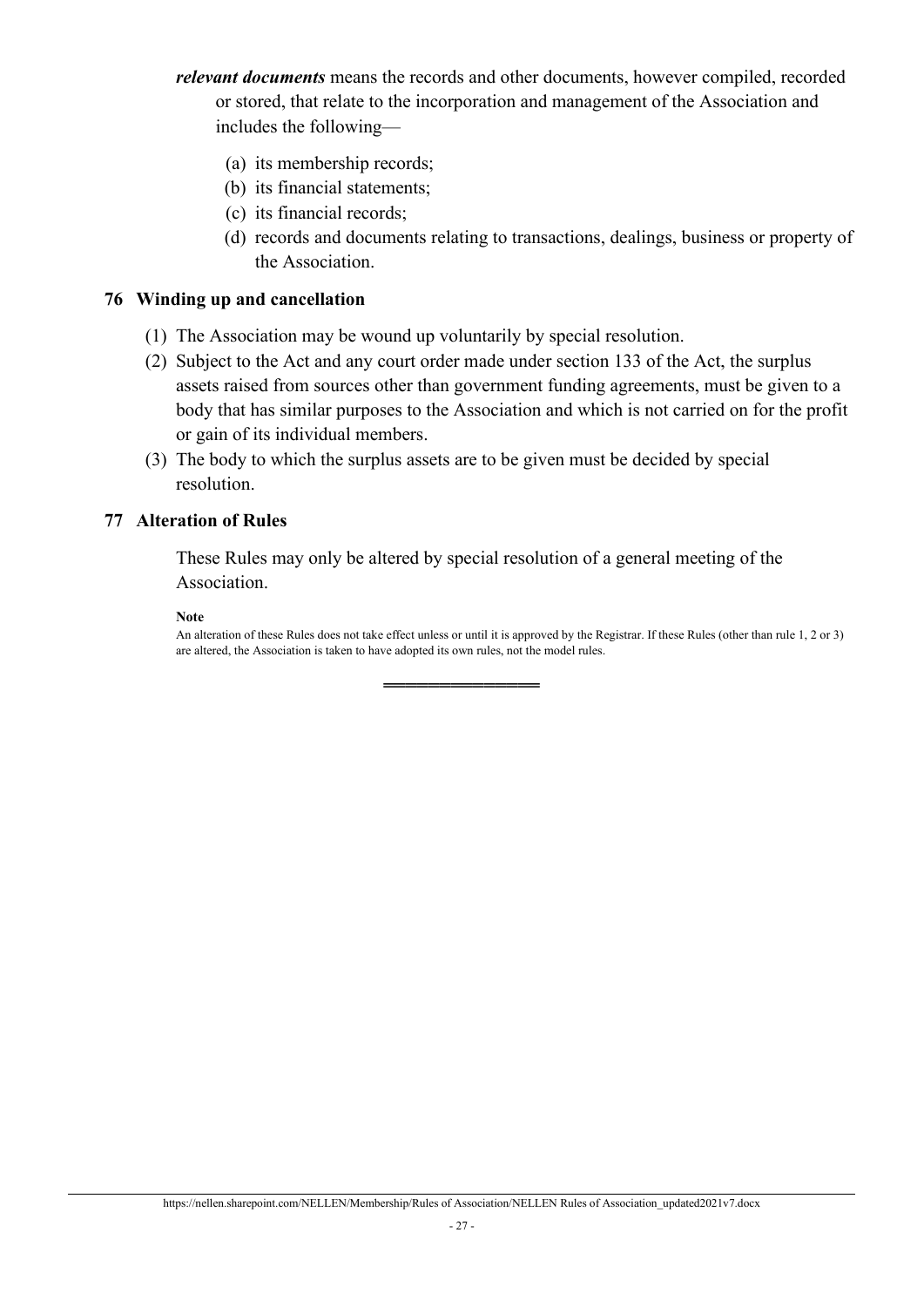#### https://nellen.sharepoint.com/NELLEN/Membership/Rules of Association/NELLEN Rules of Association\_updated2021v7.docx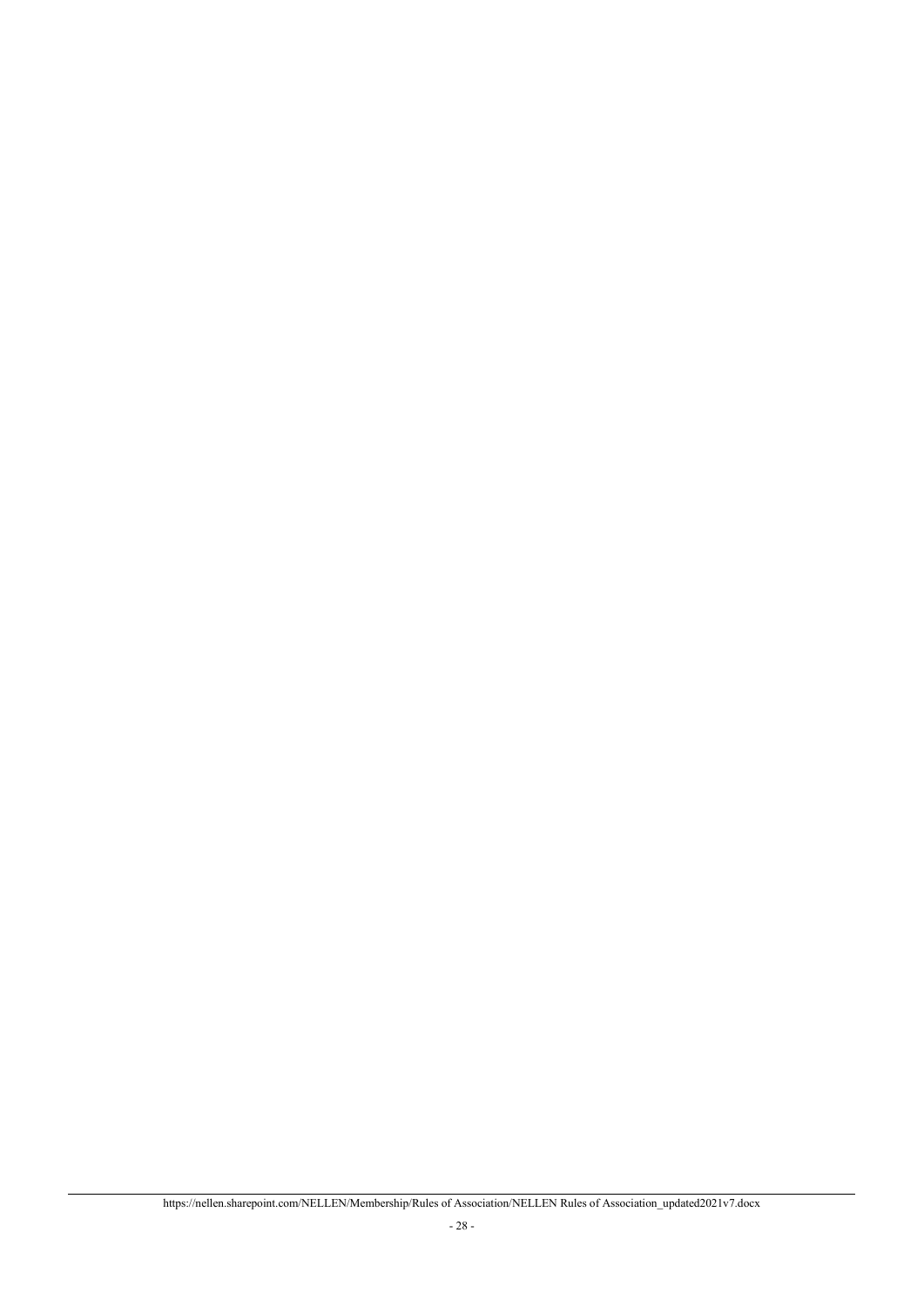

### North East Local Learning and Employment Network (NELLEN) Inc.

#### **MEMBERSHIP APPLICATION FORM**

Please  $\Box$  tick the appropriate box for the **type** of **Member** to which you belong:

- **ORGANISATIONAL MEMBER** Complete BOX A *and* the Certificate of Appointment of Organisational Member Representative *over the page*
- **COMMUNITY** (**i.e. Individual Member)** *Only* complete BOX B

|                                                                                                                                                                                                                                                                                                                                                                                                                                                                                                                                                                                                                                                                                                                                                                                                                                                                                                                                                                                                     | <b>BOX A: ORGANISATIONAL MEMBER</b>                                                            |  |  |  |  |
|-----------------------------------------------------------------------------------------------------------------------------------------------------------------------------------------------------------------------------------------------------------------------------------------------------------------------------------------------------------------------------------------------------------------------------------------------------------------------------------------------------------------------------------------------------------------------------------------------------------------------------------------------------------------------------------------------------------------------------------------------------------------------------------------------------------------------------------------------------------------------------------------------------------------------------------------------------------------------------------------------------|------------------------------------------------------------------------------------------------|--|--|--|--|
| Organisation:                                                                                                                                                                                                                                                                                                                                                                                                                                                                                                                                                                                                                                                                                                                                                                                                                                                                                                                                                                                       |                                                                                                |  |  |  |  |
| Address:                                                                                                                                                                                                                                                                                                                                                                                                                                                                                                                                                                                                                                                                                                                                                                                                                                                                                                                                                                                            |                                                                                                |  |  |  |  |
| Town:                                                                                                                                                                                                                                                                                                                                                                                                                                                                                                                                                                                                                                                                                                                                                                                                                                                                                                                                                                                               | Postcode:                                                                                      |  |  |  |  |
| Telephone:<br>Email:                                                                                                                                                                                                                                                                                                                                                                                                                                                                                                                                                                                                                                                                                                                                                                                                                                                                                                                                                                                | Mobile:                                                                                        |  |  |  |  |
|                                                                                                                                                                                                                                                                                                                                                                                                                                                                                                                                                                                                                                                                                                                                                                                                                                                                                                                                                                                                     |                                                                                                |  |  |  |  |
| Please tick the relevant Membership Category box.<br>(Please note: an Organisational Member may belong to only <b>one</b> Membership Category)<br>□ Schools: government and non-government (Category 1)<br>$\Box$ TAFE Institutes or Universities with TAFE sectors (Category 2)<br>□ Adult Community Education organisations (Category 3)<br>Other Education and training organisations including private registered training organisations, universities and<br>group training companies (Category 4)<br>$\Box$ Trade unions, peak trade union organisations and regional union organisations (Category 5)<br>Employers, peak and regional employer organisations, and employment agencies (Category 6)<br>ப<br>$\Box$ Local governments (Category 7)<br>Other community agencies and organisations, Commonwealth and State Government Departments, Adult,<br>□<br>Community and Further Education Regional Councils, Regional Youth Councils, Area Consultative Committees,<br>etc. (Category 8) |                                                                                                |  |  |  |  |
|                                                                                                                                                                                                                                                                                                                                                                                                                                                                                                                                                                                                                                                                                                                                                                                                                                                                                                                                                                                                     | Koorie organisations, peak Koorie agencies or regional Koorie organisations. (Category 9)      |  |  |  |  |
|                                                                                                                                                                                                                                                                                                                                                                                                                                                                                                                                                                                                                                                                                                                                                                                                                                                                                                                                                                                                     | Community Members (Category 10)                                                                |  |  |  |  |
|                                                                                                                                                                                                                                                                                                                                                                                                                                                                                                                                                                                                                                                                                                                                                                                                                                                                                                                                                                                                     | Co-opted member (Category 11)                                                                  |  |  |  |  |
| An application on behalf of an organisation <i>must</i> be signed by a person who has the requisite authority, such as a Director, CEO or<br>other authorized officer of that organisation.<br>I agree to be bound by the Rules of the Association and understand that this Membership terminates upon<br>the cessation of membership whether by death or resignation.                                                                                                                                                                                                                                                                                                                                                                                                                                                                                                                                                                                                                              |                                                                                                |  |  |  |  |
|                                                                                                                                                                                                                                                                                                                                                                                                                                                                                                                                                                                                                                                                                                                                                                                                                                                                                                                                                                                                     | <b>Signature of Applicant</b><br><b>Date</b>                                                   |  |  |  |  |
|                                                                                                                                                                                                                                                                                                                                                                                                                                                                                                                                                                                                                                                                                                                                                                                                                                                                                                                                                                                                     | <b>Name of Applicant</b>                                                                       |  |  |  |  |
|                                                                                                                                                                                                                                                                                                                                                                                                                                                                                                                                                                                                                                                                                                                                                                                                                                                                                                                                                                                                     | Position Held within Organisation                                                              |  |  |  |  |
|                                                                                                                                                                                                                                                                                                                                                                                                                                                                                                                                                                                                                                                                                                                                                                                                                                                                                                                                                                                                     |                                                                                                |  |  |  |  |
|                                                                                                                                                                                                                                                                                                                                                                                                                                                                                                                                                                                                                                                                                                                                                                                                                                                                                                                                                                                                     | Please complete the Certificate of Appointment of Organisation Member Representative on page 2 |  |  |  |  |
|                                                                                                                                                                                                                                                                                                                                                                                                                                                                                                                                                                                                                                                                                                                                                                                                                                                                                                                                                                                                     |                                                                                                |  |  |  |  |
| <b>BOX B: COMMUNITY MEMBER</b><br>Name:                                                                                                                                                                                                                                                                                                                                                                                                                                                                                                                                                                                                                                                                                                                                                                                                                                                                                                                                                             |                                                                                                |  |  |  |  |
| Address:                                                                                                                                                                                                                                                                                                                                                                                                                                                                                                                                                                                                                                                                                                                                                                                                                                                                                                                                                                                            |                                                                                                |  |  |  |  |
| Town:                                                                                                                                                                                                                                                                                                                                                                                                                                                                                                                                                                                                                                                                                                                                                                                                                                                                                                                                                                                               | Postcode:                                                                                      |  |  |  |  |
| Telephone:                                                                                                                                                                                                                                                                                                                                                                                                                                                                                                                                                                                                                                                                                                                                                                                                                                                                                                                                                                                          | Mobile:                                                                                        |  |  |  |  |
| Email:                                                                                                                                                                                                                                                                                                                                                                                                                                                                                                                                                                                                                                                                                                                                                                                                                                                                                                                                                                                              |                                                                                                |  |  |  |  |
|                                                                                                                                                                                                                                                                                                                                                                                                                                                                                                                                                                                                                                                                                                                                                                                                                                                                                                                                                                                                     |                                                                                                |  |  |  |  |
| I agree to be bound by the Rules of the Association and understand that this Membership terminates upon<br>the cessation of membership whether by death or resignation.                                                                                                                                                                                                                                                                                                                                                                                                                                                                                                                                                                                                                                                                                                                                                                                                                             |                                                                                                |  |  |  |  |
|                                                                                                                                                                                                                                                                                                                                                                                                                                                                                                                                                                                                                                                                                                                                                                                                                                                                                                                                                                                                     | <b>Signature of Applicant</b><br><b>Date</b>                                                   |  |  |  |  |
| <b>Name of Applicant</b>                                                                                                                                                                                                                                                                                                                                                                                                                                                                                                                                                                                                                                                                                                                                                                                                                                                                                                                                                                            |                                                                                                |  |  |  |  |
|                                                                                                                                                                                                                                                                                                                                                                                                                                                                                                                                                                                                                                                                                                                                                                                                                                                                                                                                                                                                     |                                                                                                |  |  |  |  |
|                                                                                                                                                                                                                                                                                                                                                                                                                                                                                                                                                                                                                                                                                                                                                                                                                                                                                                                                                                                                     |                                                                                                |  |  |  |  |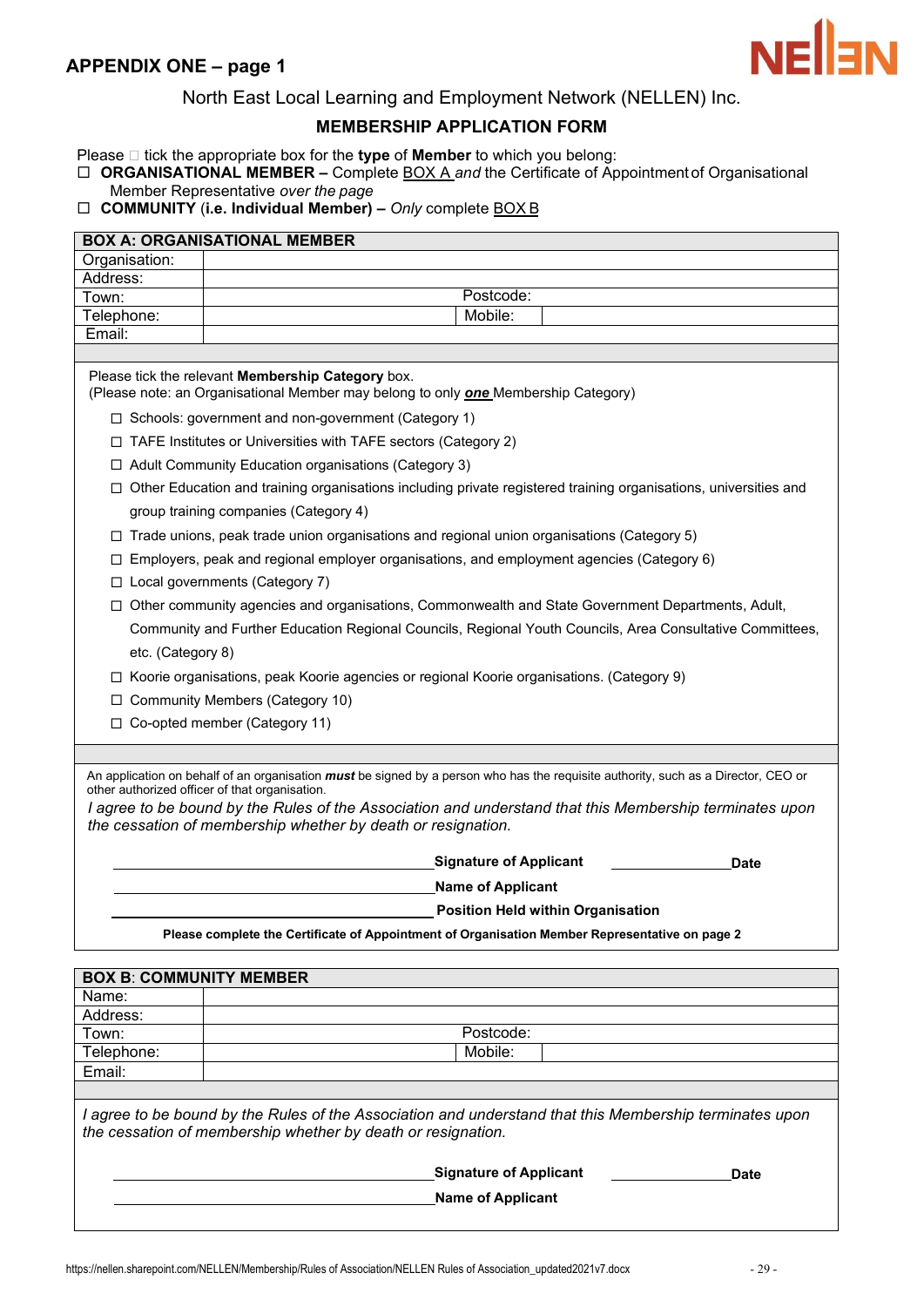### **APPENDIX ONE – page 2**

#### **CERTIFICATE OF APPOINTMENT OF ORGANISATIONAL MEMBER REPRESENTATIVE TO**

**North East Local Learning and Employment Network (NELLEN) Inc.**

*To be completed by Organisational Members only*

This is to certify that ………………………………………………………………………………… *Name of Organisation*

has appointed ………………………………………………………..

*Name of representative*

as its representative to discharge all the powers which it may exercise:

- i. at meetings of the North East Local Learning and Employment Network; and
- ii. relating to resolutions of the North East Local Learning and Employment Network to be passed without a meeting.
- iii.

This is a standing appointment. Date: ……/……/……

Signed for and on behalf of …………………………………………………………………………

*Name of Organisation*

………………………………………………….

*Authorised Officer*

…………………………………………………..

*Position Held*

Please submit applications, by post or email to:

Public Officer North East LLEN Membership PO Box 449 Wodonga Vic 3689 email: [administration@nellen.org.au](mailto:administration@nellen.org.au)

For further information call NELLEN CEO on 0260 560 966